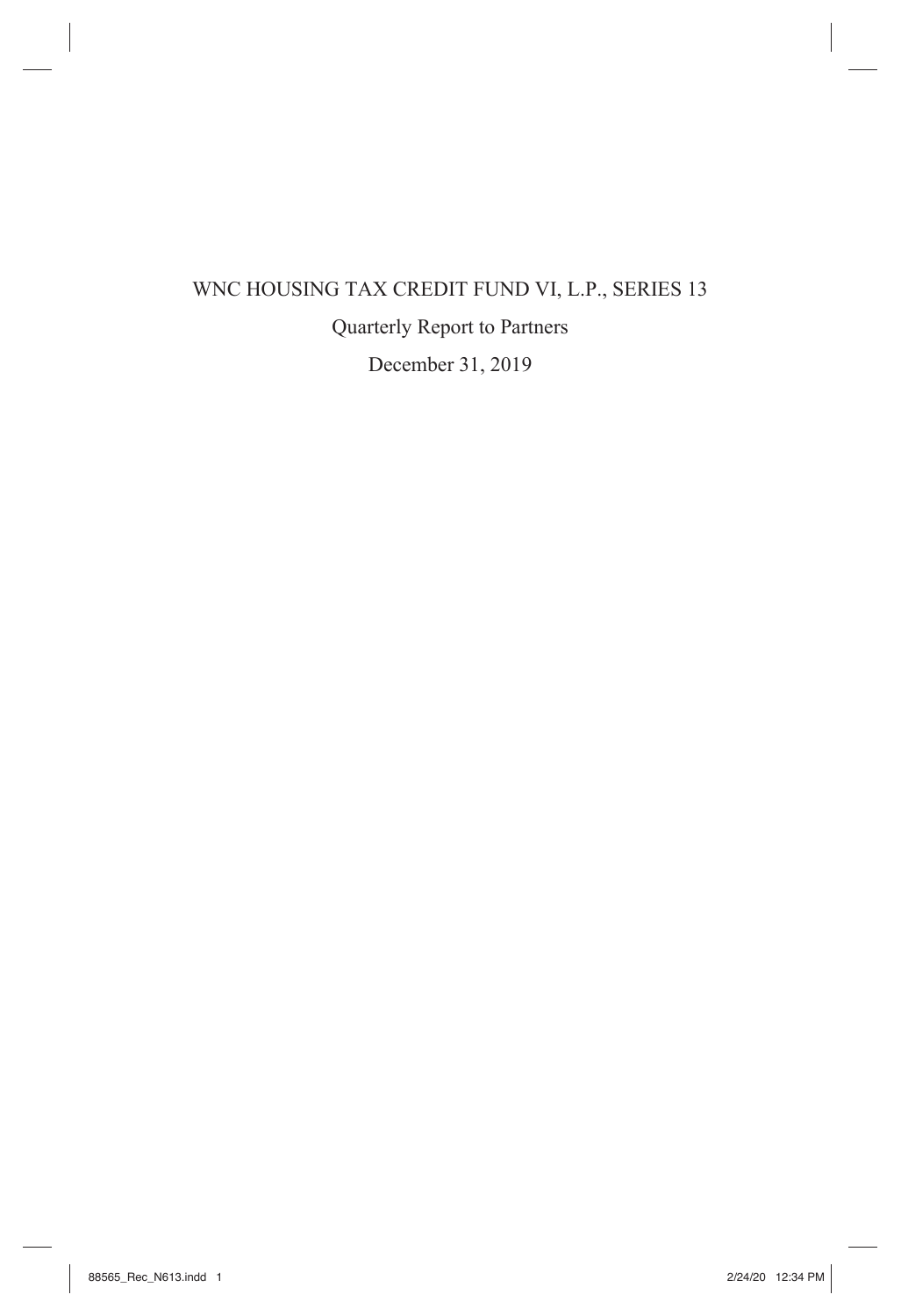# **WNC**

February 20, 2020

Re: WNC Housing Tax Credit Fund VI, L.P., Series 13 (the "Partnership")

Dear Investor:

We are pleased to provide you with the Partnership Form 10-Q for the quarterly Period ended December 31, 2019.

If you have any questions please contact Investor Services by phone or email investorservices@wncinc.com.

Best regards,

WNC & ASSOCIATES, INC.

Investor Services

714.662.5565 x600 17782 Sky Park Circle, Irvine, CA 92614

Wncinc.com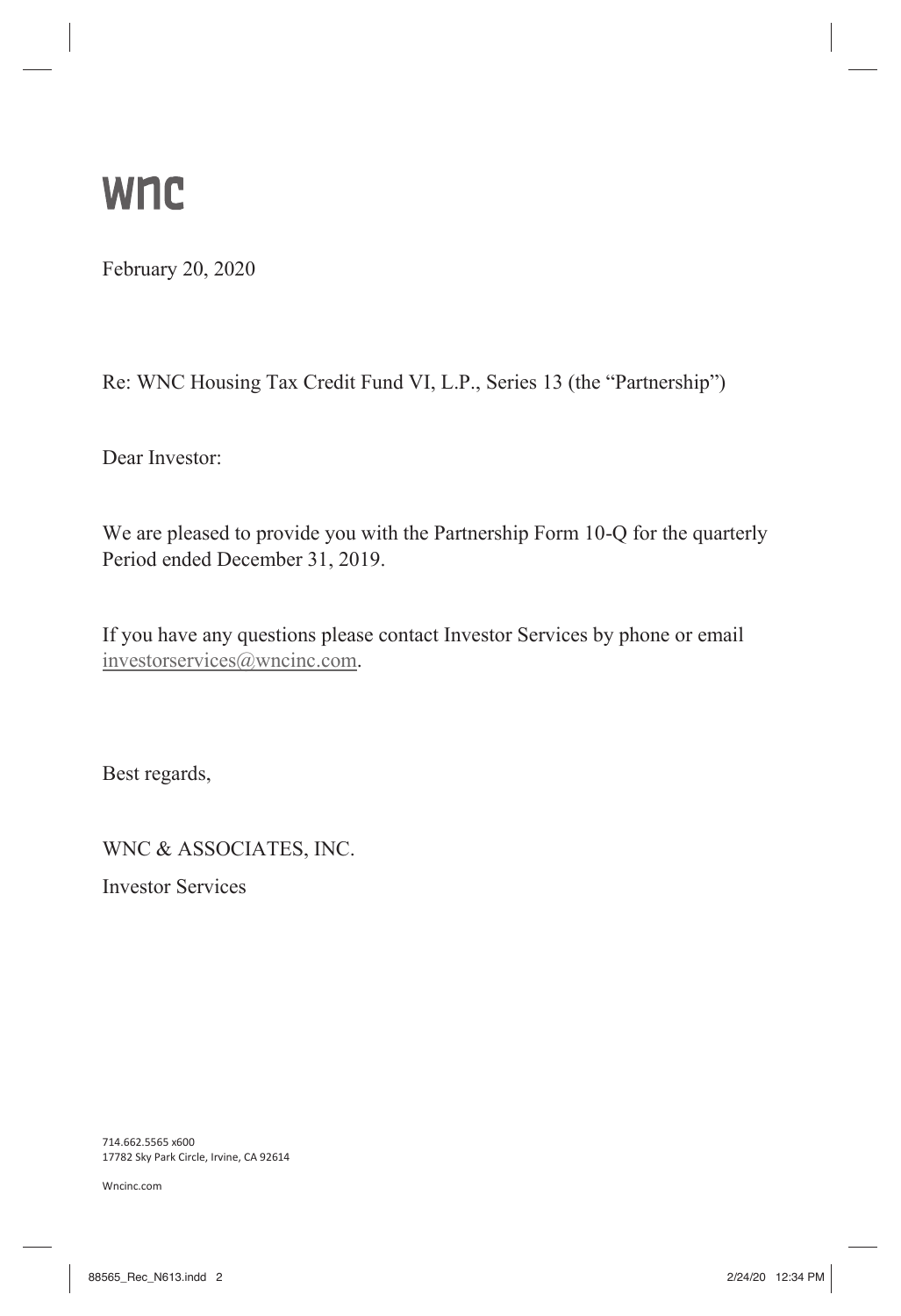# **UNITED STATES SECURITIES AND EXCHANGE COMMISSION**

# **Washington, D.C. 20549**

# **FORM 10-Q**

(Mark One)

[X] QUARTERLY REPORT PURSUANT TO SECTION 13 OR 15(d) OF THE SECURITIES EXCHANGE ACT OF 1934

For the quarterly period ended December 31, 2019

OR

[ ] TRANSITION REPORT PURSUANT TO SECTION 13 OR 15 (d) OF THE SECURITIES EXCHANGE ACT OF 1934

For the transition period from \_\_\_\_\_\_\_\_ to \_\_\_\_\_\_\_\_\_\_\_

Commission file number: 333-124115

# **WNC HOUSING TAX CREDIT FUND VI, L.P., SERIES 13**

California 20-2355224 (State or other jurisdiction of (I.R.S. Employer incorporation or organization) Identification No.)

17782 Sky Park Circle (Address of principal executive offices) (Zip Code)

92614-6404

 (714) 662-5565 (Telephone number)

Securities registered pursuant to Section 12(b) of the Act:

|  | Title of each class Trading Symbol(s) Name of each exchange on which registered |
|--|---------------------------------------------------------------------------------|
|  |                                                                                 |

Indicate by check mark whether the registrant (1) has filed all reports required to be filed by Section 13 or 15(d) of the Securities Exchange Act of 1934 during the preceding 12 months (or for such shorter period that the registrant was required to file such reports), and (2) has been subject to such filing requirements for the past 90 days.

Yes X No

Indicate by check mark whether the registrant has submitted electronically and posted on its corporate Web site, if any, every Interactive Data File required to be submitted and posted pursuant to Rule 405 of Regulation S-T (232.405 of this chapter) during the preceding 12 months (or for such shorter period that the registrant was required to submit and post such files).

Yes X No

Indicate by check mark whether the registrant is a large accelerated filer, an accelerated filer, a non-accelerated filer, or a smaller reporting company. See the definitions of "large accelerated filer," "accelerated filer" and "smaller reporting company" in Rule 12b-2 of the Exchange Act. (Check one):

Large accelerated filer\_\_\_ Accelerated filer\_\_\_ Non-accelerated filer\_\_\_X\_\_ Smaller reporting company\_

Indicate by check mark whether the registrant is a shell company (as defined in Rule 12b-2 of the Exchange Act).  $Yes$   $No$   $X$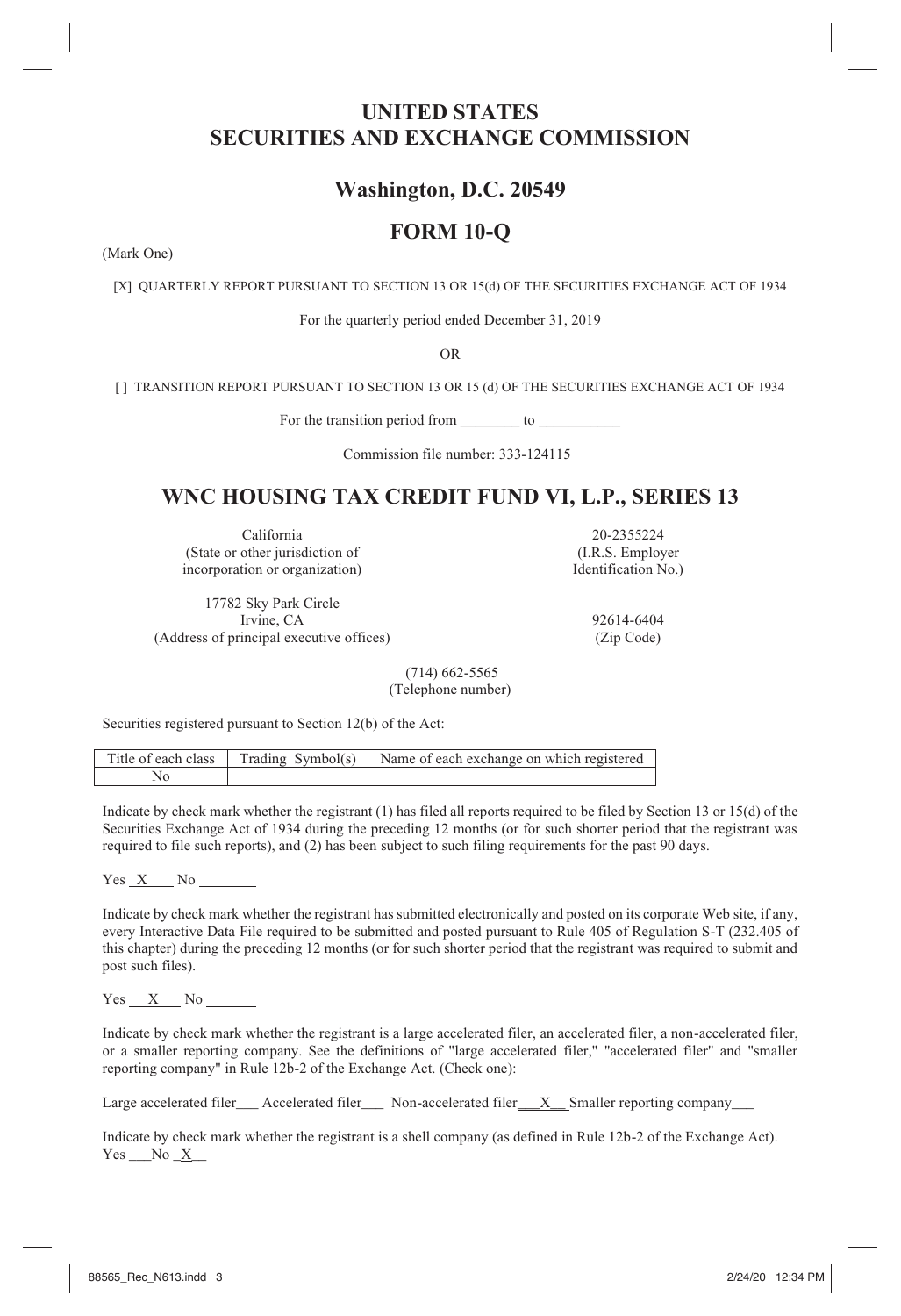# **INDEX TO FORM 10-Q**

# **For the Quarterly Period Ended December 31, 2019**

# PART I. FINANCIAL INFORMATION

| Item 1.    | <b>Financial Statements</b>                                                                                |    |
|------------|------------------------------------------------------------------------------------------------------------|----|
|            | <b>Condensed Balance Sheets</b><br>As of December 31, 2019 and March 31, 2019                              | 3  |
|            | Condensed Statements of Operations<br>For the Three and Nine Months Ended December 31, 2019 and 2018       | 4  |
|            | Condensed Statements of Partners' Equity (Deficit)<br>For the Nine Months Ended December 31, 2019 and 2018 | 5  |
|            | Condensed Statements of Cash Flows<br>For the Nine Months Ended December 31, 2019 and 2018                 | 6  |
|            | Notes to Condensed Financial Statements                                                                    | 7  |
| Item 2.    | Management's Discussion and Analysis of Financial<br>Condition and Results of Operations                   | 17 |
| Item 3.    | Quantitative and Qualitative Disclosures about Market Risks                                                | 20 |
| Item 4.    | Controls and Procedures                                                                                    | 20 |
|            | PART II. OTHER INFORMATION                                                                                 |    |
| Item 1.    | <b>Legal Proceedings</b>                                                                                   | 21 |
| Item 1A.   | <b>Risk Factors</b>                                                                                        | 21 |
| Item 2.    | Unregistered Sales of Equity Securities and Use of Proceeds                                                | 21 |
| Item 3.    | Defaults Upon Senior Securities                                                                            | 21 |
| Item 4.    | Mine Safety Disclosures                                                                                    | 21 |
| Item 5.    | Other Information                                                                                          | 21 |
| Item 6.    | Exhibits                                                                                                   | 21 |
| Signatures |                                                                                                            | 22 |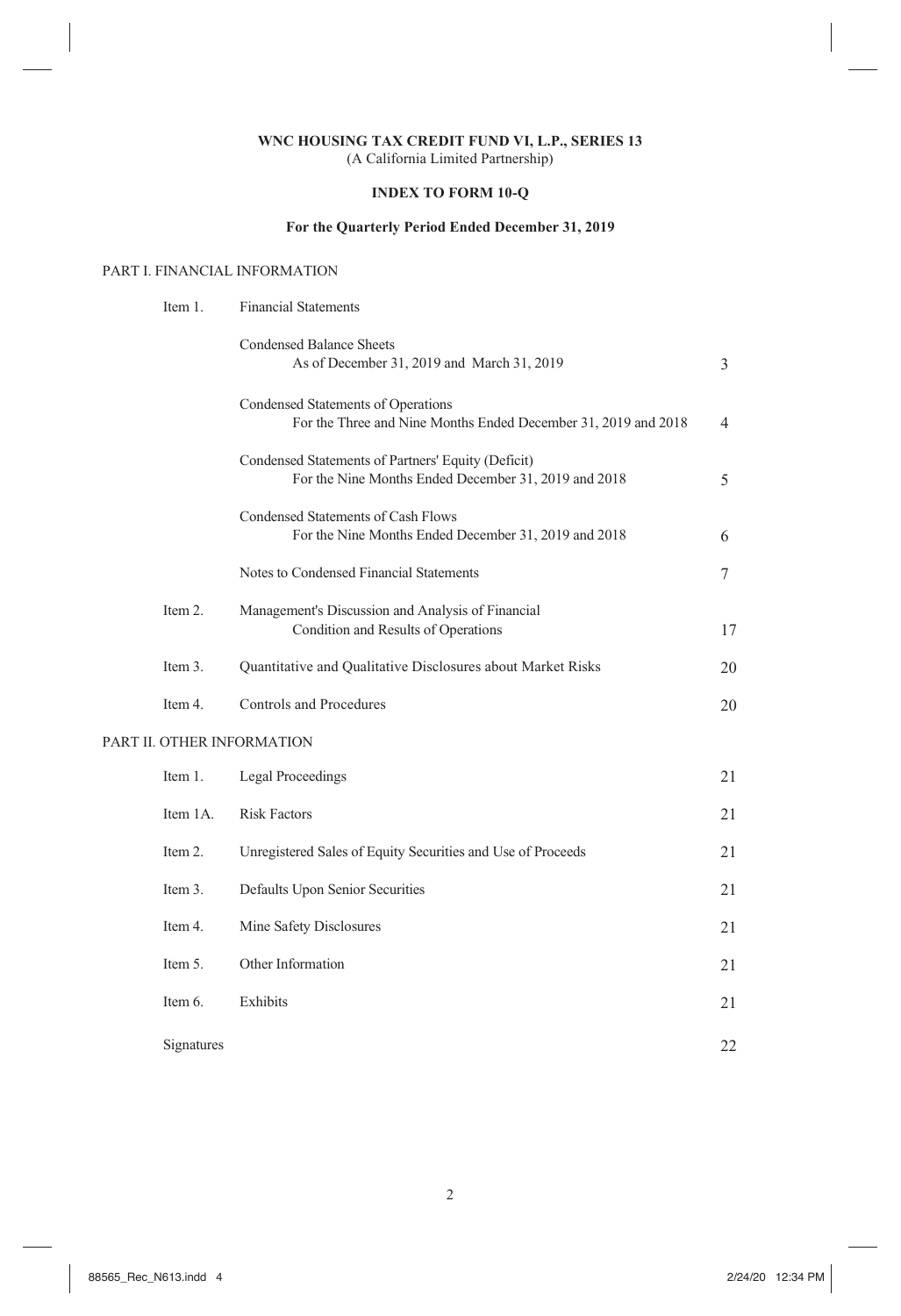# **CONDENSED BALANCE SHEETS (Unaudited)**

|                                                                                                                 |   | December 31, 2019 |   | March 31, 2019 |
|-----------------------------------------------------------------------------------------------------------------|---|-------------------|---|----------------|
| <b>ASSETS</b>                                                                                                   |   |                   |   |                |
| Cash and cash equivalents<br>Investments in Local Limited Partnerships, net                                     | S | 228,275           | S | 224,898        |
| (Note 2 and 3)<br>Due from affiliates, net (Note 4)                                                             |   | 100,162           |   | 666,713        |
| <b>Total Assets</b>                                                                                             | S | 328,437           | S | 891,611        |
| LIABILITIES AND PARTNERS' EQUITY (DEFICIT)                                                                      |   |                   |   |                |
| Liabilities:<br>Payables to Local Limited Partnerships (Note 5)                                                 | S | 245,113           | S | 245,113        |
| Accrued fees and expenses due to<br>General Partner and affiliates (Note 3)                                     |   | 1,507,786         |   | 1,432,910      |
| <b>Total Liabilities</b>                                                                                        |   | 1,752,899         |   | 1,678,023      |
| Partners' Equity (Deficit):<br><b>General Partner</b><br>Limited Partners (25,000 Partnership Units authorized; |   | 571,906           |   | 572,544        |
| 20,707 and 20,757 Partnership Units issued and<br>outstanding, respectively)                                    |   | (1,996,368)       |   | (1,358,956)    |
| Total Partners' Equity (Deficit)                                                                                |   | (1,424,462)       |   | (786, 412)     |
| Total Liabilities and Partners' Equity (Deficit)                                                                | S | 328,437           | S | 891,611        |

See accompanying notes to condensed financial statements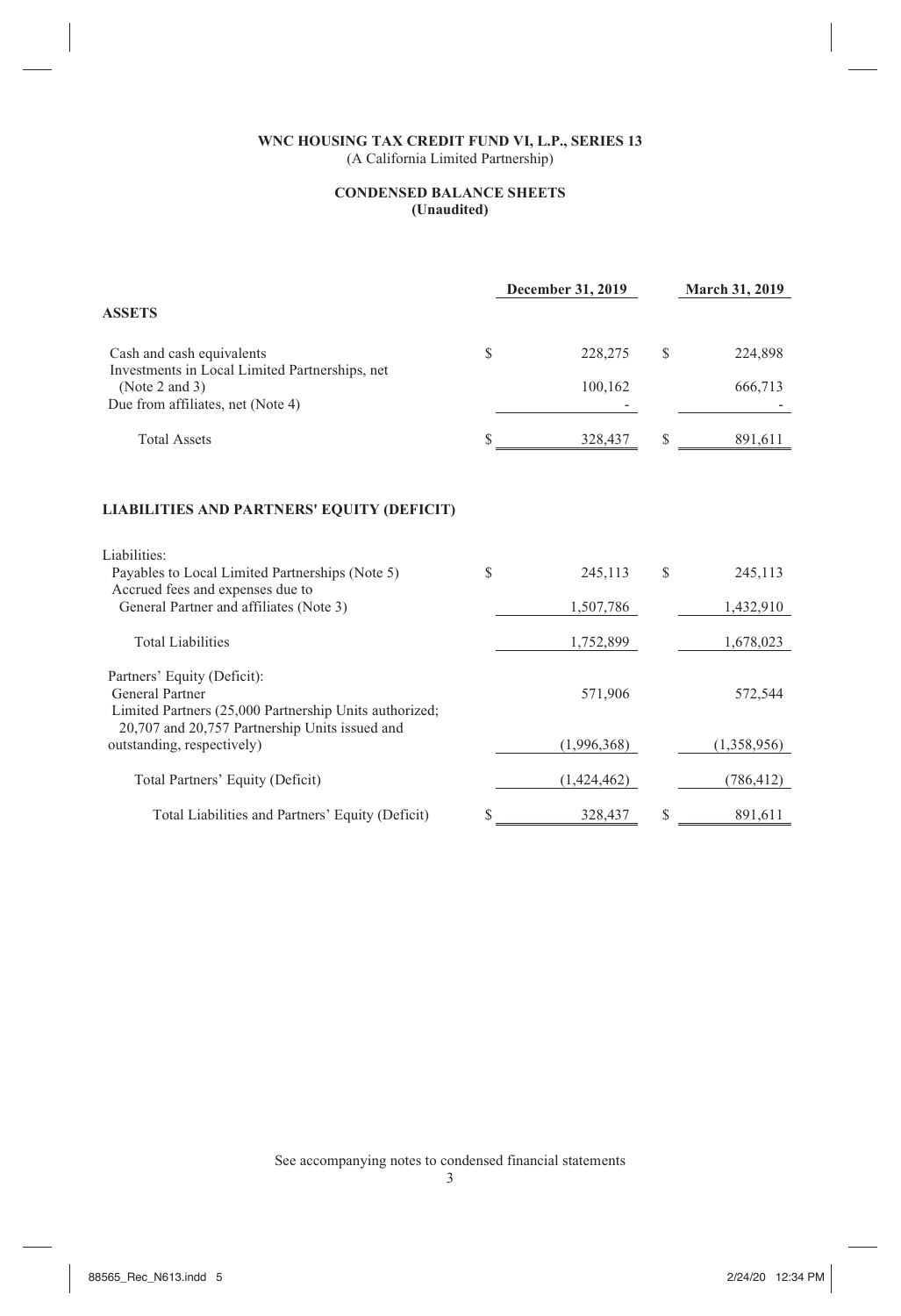#### **CONDENSED STATEMENTS OF OPERATIONS**

#### **For the Three and Nine Months Ended December 31, 2019 and 2018 (Unaudited)**

|                                                            |    | 2019                |   |                    | 2018 |                                            |   |                    |
|------------------------------------------------------------|----|---------------------|---|--------------------|------|--------------------------------------------|---|--------------------|
|                                                            |    | <b>Three Months</b> |   | <b>Nine Months</b> |      | <b>Three Months</b>                        |   | <b>Nine Months</b> |
| Operating income:                                          |    |                     |   |                    |      |                                            |   |                    |
| Reporting fees                                             | \$ |                     | S | 2,728              | S    |                                            | S | 1,305              |
| Distribution income                                        |    |                     |   |                    |      |                                            |   | 9,336              |
| Total operating income                                     |    |                     |   | 2.728              |      |                                            |   | 10,641             |
| Operating expenses and loss:                               |    |                     |   |                    |      |                                            |   |                    |
| Asset management fees (Note 3)                             |    | 10,394              |   | 31,182             |      | 14,627                                     |   | 43,881             |
| Legal and accounting fees                                  |    | 3,590               |   | 29,810             |      | 2,890                                      |   | 25,265             |
| Impairment loss (Note 1)<br>Asset management expenses      |    |                     |   | 439,109<br>932     |      |                                            |   | 511,512<br>917     |
| Other                                                      |    | 3,251               |   | 12,952             |      | 3,242                                      |   | 14,094             |
| Total operating expenses and loss                          |    | 17,235              |   | 513,985            |      | 20,759                                     |   | 595,669            |
| Loss from operations                                       |    | (17,235)            |   | (511, 257)         |      | (20,759)                                   |   | (585, 028)         |
| Equity in losses of Local<br>Limited Partnerships (Note 2) |    | (41,004)            |   | (127, 442)         |      | (56,989)                                   |   | (170,967)          |
| Interest income                                            |    | 420                 |   | 649                |      | 111                                        |   | 375                |
| Net loss                                                   | \$ |                     |   |                    |      | $(57,819)$ \$ $(638,050)$ \$ $(77,637)$ \$ |   | (755,620)          |
| Net loss allocated to:<br>General Partner                  | S  | $(58)$ \$           |   | (638)              | S    | $(78)$ \$                                  |   | (756)              |
| <b>Limited Partners</b>                                    | S  | $(57,761)$ \$       |   | (637, 412)         | S    | $(77,559)$ \$                              |   | (754, 864)         |
| Net loss per Partnership Unit                              | \$ | $(3)$ \$            |   | $(31)$ \$          |      | $(4)$ \$                                   |   | (36)               |
| Outstanding weighted Partnership Units                     |    | 20,707              |   | 20,707             |      | 20,757                                     |   | 20,757             |

See accompanying notes to condensed financial statements

4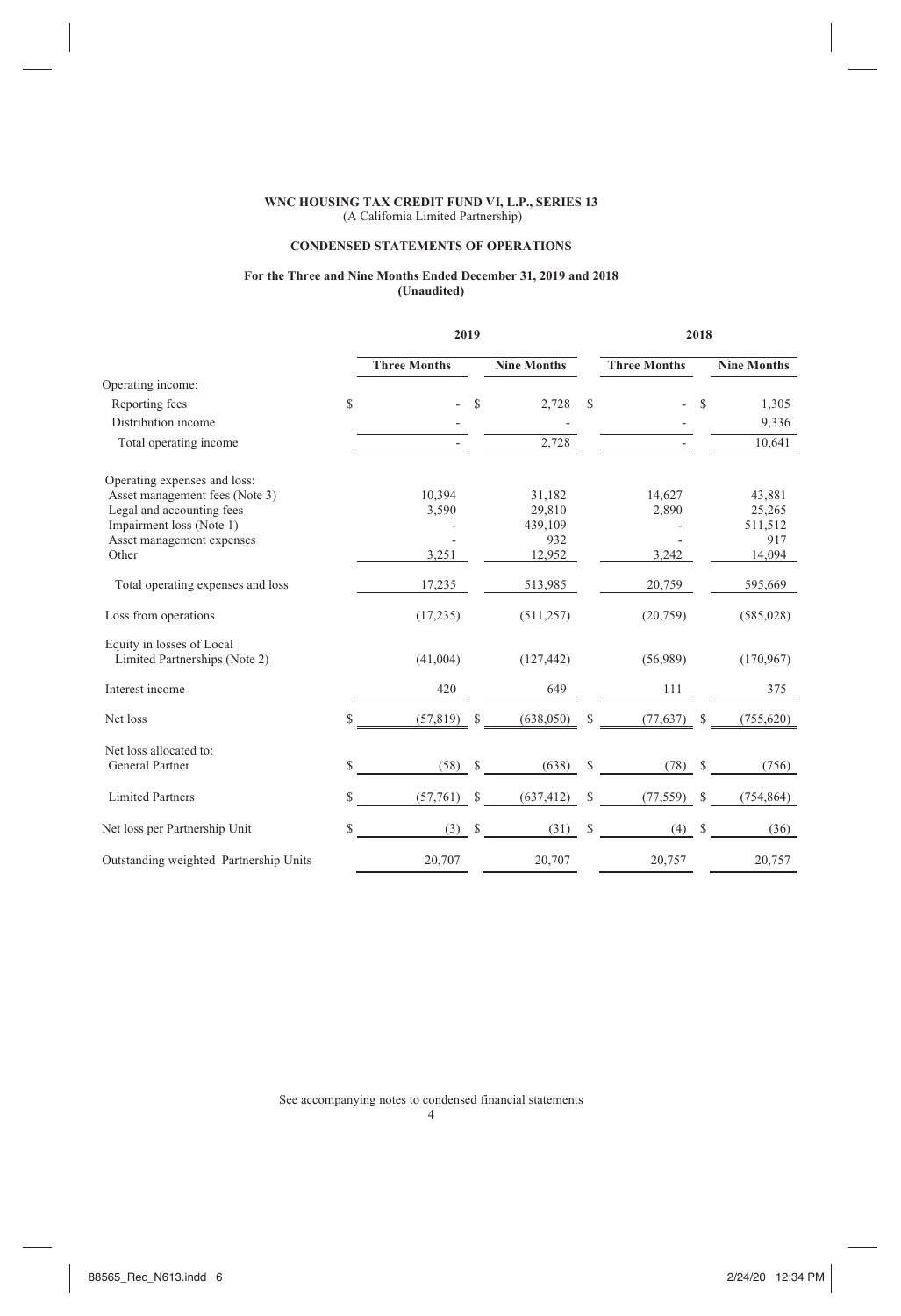# **CONDENSED STATEMENTS OF PARTNERS' EQUITY (DEFICIT)**

# **For the Nine Months Ended December 31, 2019 and 2018 (Unaudited)**

|                                                       | 2019               |                            |              |  |  |
|-------------------------------------------------------|--------------------|----------------------------|--------------|--|--|
|                                                       | General<br>Partner | Limited<br><b>Partners</b> | <b>Total</b> |  |  |
| \$<br>Partners' equity (deficit) at March 31, 2019    | 572,544            | S<br>$(1,358,956)$ \$      | (786, 412)   |  |  |
| Net loss                                              | (503)              | (502, 932)                 | (503, 435)   |  |  |
| Partners' equity (deficit) at June 30, 2019           | 572,041            | (1,861,888)                | (1,289,847)  |  |  |
| Net loss                                              | (77)               | (76, 719)                  | (76, 796)    |  |  |
| Partners' equity (deficit) at September 30, 2019      | 571,964            | (1,938,607)                | (1,366,643)  |  |  |
| Net loss                                              | (58)               | (57,761)                   | (57, 819)    |  |  |
| \$<br>Partners' equity (deficit) at December 31, 2019 | 571,906            | $(1,996,368)$ \$<br>S      | (1,424,462)  |  |  |

|                                                  |   |                    |    | 2018                       |              |
|--------------------------------------------------|---|--------------------|----|----------------------------|--------------|
|                                                  |   | General<br>Partner |    | Limited<br><b>Partners</b> | <b>Total</b> |
| Partners' equity (deficit) at March 31, 2018     | S | 573,310            | S  | $(594, 156)$ \$            | (20, 846)    |
| Net loss                                         |   | (602)              |    | (601, 365)                 | (601, 967)   |
| Partners' equity (deficit) at June 30, 2018      |   | 572,708            |    | (1,195,521)                | (622, 813)   |
| Net loss                                         |   | (76)               |    | (75, 940)                  | (76, 016)    |
| Partners' equity (deficit) at September 30, 2018 |   | 572,632            |    | (1,271,461)                | (698, 829)   |
| Net loss                                         |   | (78)               |    | (77, 559)                  | (77, 637)    |
| Partners' equity (deficit) at December 31, 2018  | S | 572,554            | S. | (1,349,020)<br>S           | (776, 466)   |

See accompanying notes to condensed financial statements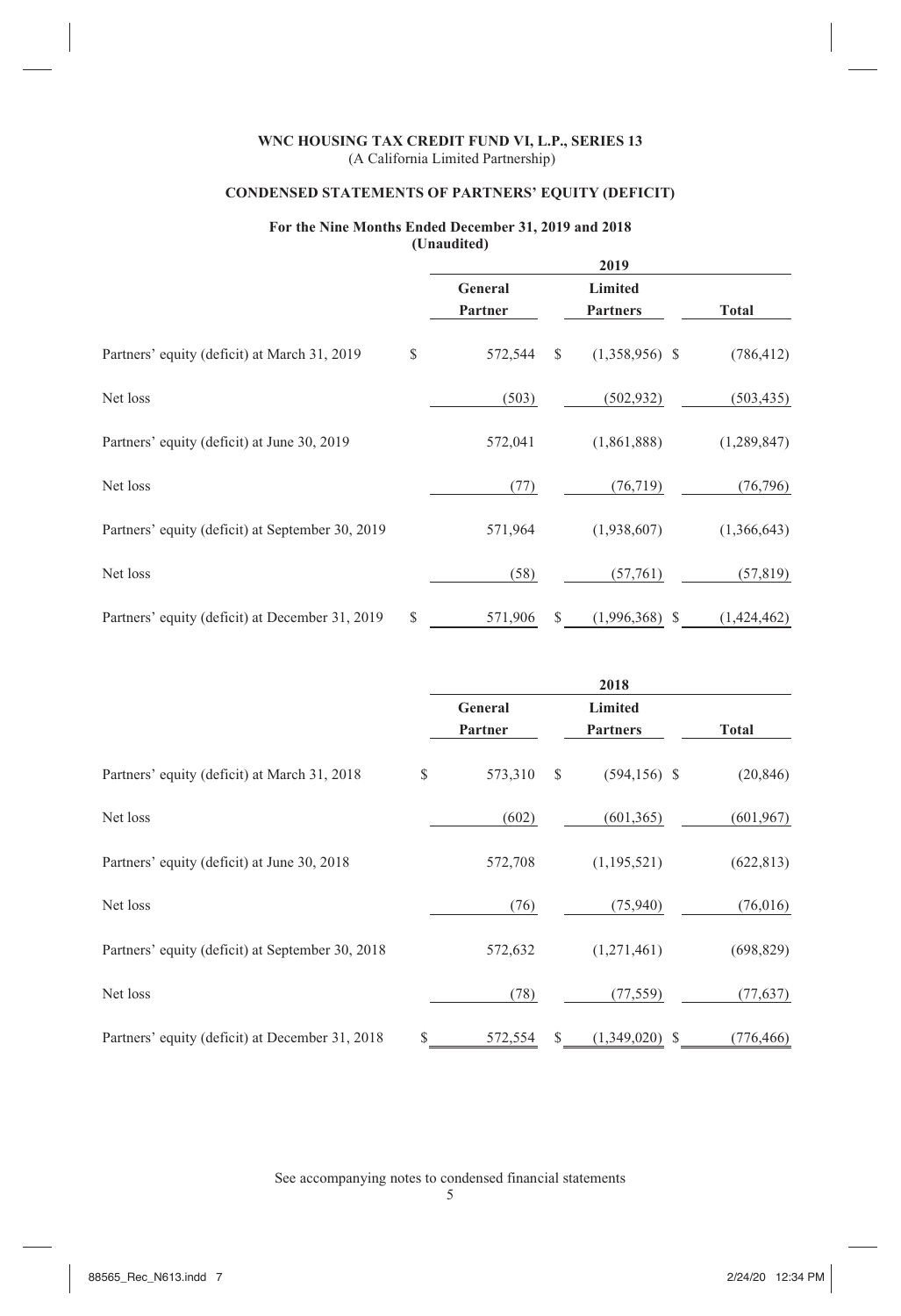# **CONDENSED STATEMENTS OF CASH FLOWS**

#### **For the Nine Months Ended December 31, 2019 and 2018 (Unaudited)**

|                                                                                              |   | 2019      |   | 2018       |
|----------------------------------------------------------------------------------------------|---|-----------|---|------------|
| Cash flows from operating activities:<br>Net loss                                            | S | (638,050) | S | (755, 620) |
| Adjustments to reconcile net loss to net<br>cash provided by (used in) operating activities: |   |           |   |            |
| Equity in losses of Local Limited Partnerships                                               |   | 127,442   |   | 170,967    |
| Impairment loss                                                                              |   | 439,109   |   | 511,512    |
| Increase in other assets                                                                     |   |           |   | (2,000)    |
| Increase (decrease) in accrued fees and expenses due to                                      |   |           |   |            |
| General Partner and affiliates                                                               |   | 74,876    |   | (15, 113)  |
|                                                                                              |   |           |   |            |
| Net cash provided by (used in) operating activities                                          |   | 3,377     |   | (90, 254)  |
| Net increase (decrease) in cash and cash equivalents                                         |   | 3,377     |   | (90, 254)  |
| Cash and cash equivalents, beginning of period                                               |   | 224,898   |   | 305,043    |
| Cash and cash equivalents, end of period                                                     | S | 228,275   | S | 214,789    |
| SUPPLEMENTAL DISCLOSURE OF<br><b>CASH FLOW INFORMATION</b>                                   |   |           |   |            |
| Taxes paid                                                                                   | S |           |   |            |
|                                                                                              |   |           |   |            |

See accompanying notes to condensed financial statements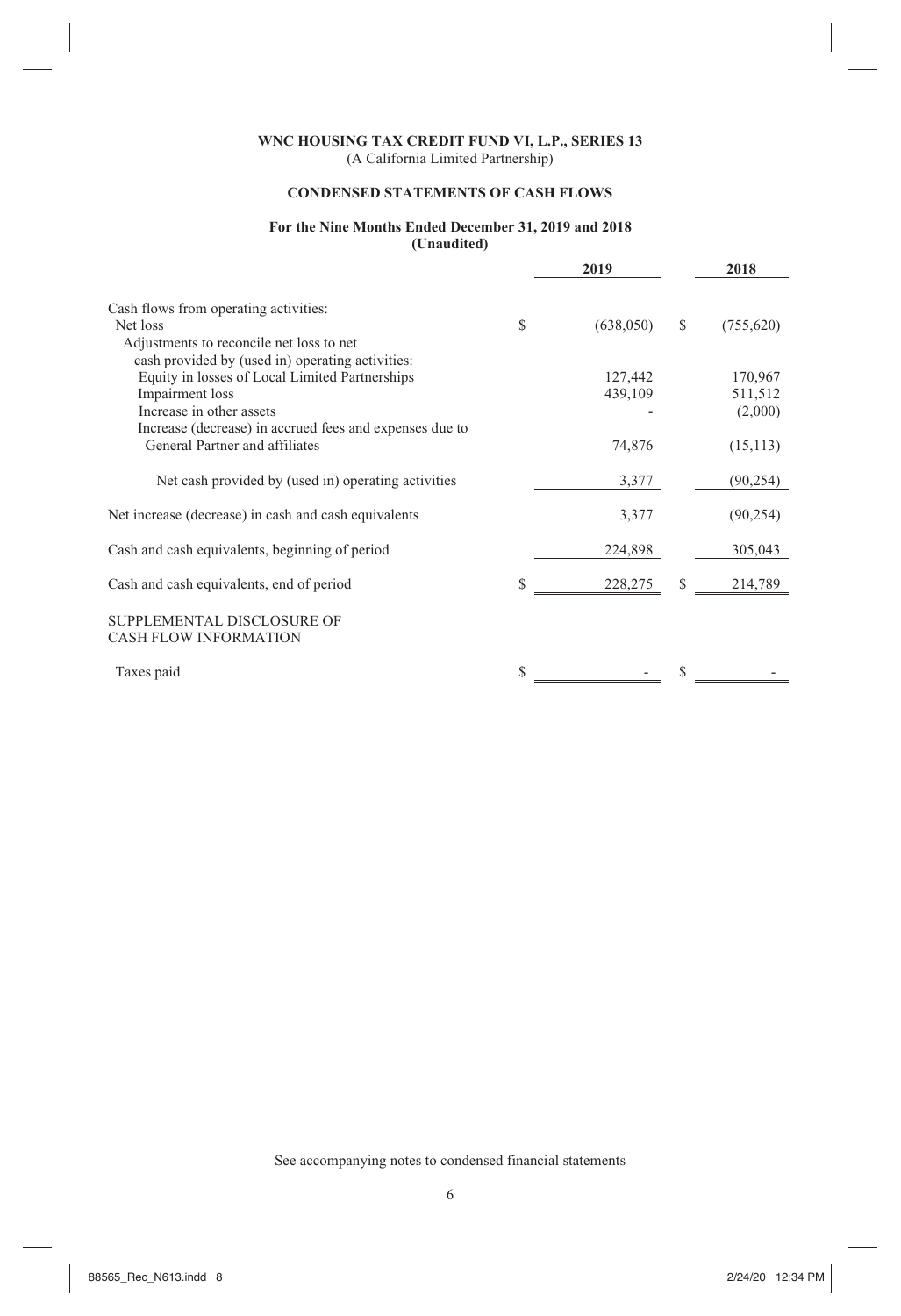#### **NOTES TO CONDENSED FINANCIAL STATEMENTS**

#### **For the Quarterly Period Ended December 31, 2019 (Unaudited)**

### **NOTE 1 - SUMMARY OF SIGNIFICANT ACCOUNTING POLICIES**

#### General

The accompanying condensed unaudited financial statements have been prepared in accordance with accounting principles generally accepted in the United States of America for interim financial information and with the instructions to Form 10-Q for quarterly reports under Section 13 or 15(d) of the Securities Exchange Act of 1934. Accordingly, they do not include all of the information and footnotes required by accounting principles generally accepted in the United States of America for complete financial statements. In the opinion of management, all adjustments (consisting of normal recurring accruals) considered necessary for a fair presentation have been included. Operating results for the nine months ended December 31, 2019 are not necessarily indicative of the results that may be expected for the fiscal year ending March 31, 2020. For further information, refer to the financial statements and footnotes thereto included in the Partnership's annual report on Form 10-K for the fiscal year ended March 31, 2019.

#### Organization

WNC Housing Tax Credit Fund VI, L.P., Series 13, a California Limited Partnership (the "Partnership"), was formed on February 7, 2005 under the laws of the State of California, and commenced operations on December 14, 2005. The Partnership was formed to invest primarily in other limited partnerships and limited liability companies (the "Local Limited Partnerships") which own and operate multi-family housing complexes (the "Housing Complexes") that are eligible for Low Income Housing Tax Credits. The local general partners (the "Local General Partners") of each Local Limited Partnership retain responsibility for maintaining, operating and managing the Housing Complex. Each Local Limited Partnership is governed by its agreement of limited partnership (the "Local Limited Partnership Agreement").

The General Partner of the Partnership is WNC National Partners, LLC (the "General Partner"). The General Partner of the General Partner is WNC & Associates, Inc. ("Associates"). The chairman and the president of Associates owns all of the outstanding stock of Associates. The business of the Partnership is conducted primarily through Associates, as the Partnership and General Partner have no employees of their own.

The Partnership shall continue in full force and effect until December 31, 2070, unless terminated prior to that date, pursuant to the partnership agreement or law.

The financial statements include only activity relating to the business of the Partnership and do not give effect to any assets that the partners may have outside of their interests in the Partnership, or to any obligations, including income taxes of the partners.

Pursuant to a registration statement filed with the U.S. Securities and Exchange Commission (the "SEC") on April 18, 2005, the Partnership commenced a public offering of 25,000 units of limited partnership interest ("Partnership Units") at a price of \$1,000 per Partnership Unit. The required minimum offering amount of \$1,400,000 was achieved by December 14, 2005. Total subscriptions for 20,981 Partnership Units had been accepted, representing \$20,965,400, which is net of volume discounts of \$4,540 and dealer discounts of \$11,060. Holders of Partnership Units are referred to herein as "Limited Partners." As of December 31, 2019 and March 31, 2019, a total of 20,707 and 20,757 Partnership Units remain outstanding, respectively. The General Partner has a 0.1% interest in operating profits and losses, taxable income and losses, cash available for distribution from the Partnership and tax credits. The Limited Partners will be allocated the remaining 99.9% interest in proportion to their respective investments.

The proceeds from the disposition of any of the Housing Complexes will be used first to pay debts and other obligations per the respective Local Limited Partnership Agreement. Any remaining proceeds will then be paid to the partners of the Local Limited Partnership, including the Partnership, in accordance with the terms of the particular Local Limited Partnership Agreement. The sale of a Housing Complex may be subject to other restrictions and obligations.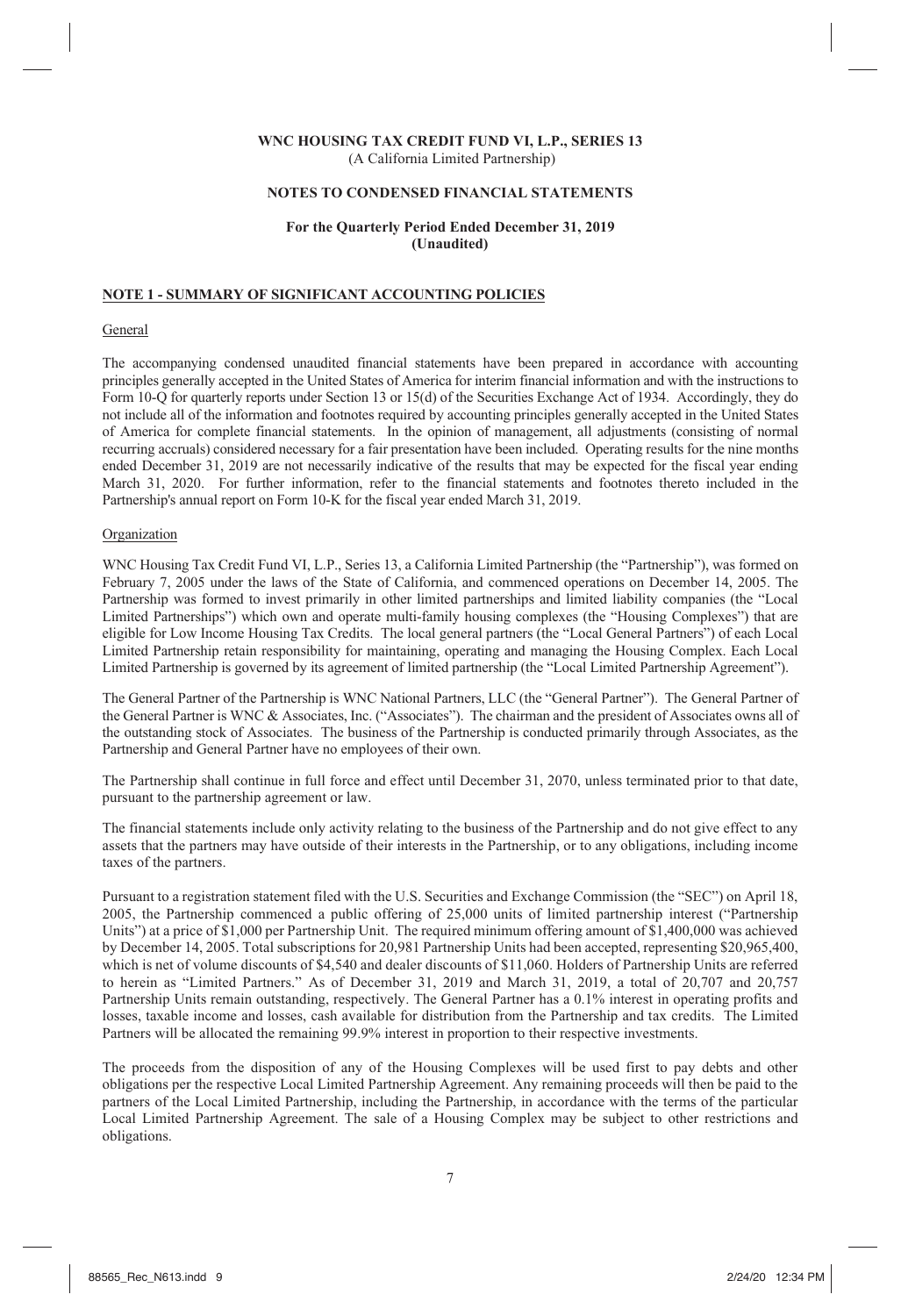#### **NOTES TO CONDENSED FINANCIAL STATEMENTS - CONTINUED**

#### **For the Quarterly Period Ended December 31, 2019 (Unaudited)**

### **NOTE 1 - SUMMARY OF SIGNIFICANT ACCOUNTING POLICIES, continued**

Accordingly, there can be no assurance that a Local Limited Partnership will be able to sell its Housing Complex. Even if it does so, there can be no assurance that any significant amounts of cash will be distributed to the Partnership. Should such distributions occur, the Limited Partners will be entitled to receive distributions from the proceeds remaining after payment of Partnership obligations and funding reserves, equal to their capital contributions and their return on investment (as defined in the Partnership Agreement). The General Partner would then be entitled to receive proceeds equal to its capital contributions from the remainder. Any additional sale or refinancing proceeds will be distributed 90% to the Limited Partners (in proportion to their respective investments) and 10% to the General Partner.

#### Risks and Uncertainties

An investment in the Partnership and the Partnership's investments in Local Limited Partnerships and their Housing Complexes are subject to risks. These risks may impact the tax benefits of an investment in the Partnership, and the amount of proceeds available for distribution to the Limited Partners, if any, on liquidation of the Partnership's investments. Some of those risks include the following:

The Low Income Housing Tax Credits rules are extremely complicated. Noncompliance with these rules results in the loss of future Low Income Housing Tax Credits and the fractional recapture of Low Income Housing Tax Credits already taken. In most cases the annual amount of Low Income Housing Tax Credits that an individual can use is limited to the tax liability due on the person's last \$25,000 of taxable income. The Local Limited Partnerships may be unable to sell the Housing Complexes at a price which would result in the Partnership realizing cash distributions or proceeds from the transaction. Accordingly, the Partnership may be unable to distribute any cash to its Limited Partners. Low Income Housing Tax Credits may be the only benefit from an investment in the Partnership.

The Partnership has invested in a limited number of Local Limited Partnerships. Such limited diversity means that the results of operation of each single Housing Complex will have a greater impact on the Partnership. With limited diversity, poor performance of one Housing Complex could impair the Partnership's ability to satisfy its investment objectives. Each Housing Complex is subject to mortgage indebtedness. If a Local Limited Partnership failed to pay its mortgage, it could lose its Housing Complex in foreclosure. If foreclosure were to occur during the first 15 years (the "Compliance Period"), the loss of any remaining future Low Income Housing Tax Credits, a fractional recapture of prior Low Income Housing Tax Credits, and a loss of the Partnership's investment in the Housing Complex would occur. The Partnership is a limited partner or a non-managing member of each Local Limited Partnership. Accordingly, the Partnership will have very limited rights with respect to management of the Local Limited Partnerships. The Partnership will rely totally on the Local General Partners. Neither the Partnership's investments in Local Limited Partnerships, nor the Local Limited Partnerships' investments in Housing Complexes, are readily marketable. To the extent the Housing Complexes receive government financing or operating subsidies, they may be subject to one or more of the following risks: difficulties in obtaining tenants for the Housing Complexes; difficulties in obtaining rent increases; limitations on cash distributions; limitations on sales or refinancing of Housing Complexes; limitations on transfers of interests in Local Limited Partnerships; limitations on removal of Local General Partners; limitations on subsidy programs; and possible changes in applicable regulations. Uninsured casualties could result in loss of property and Low Income Housing Tax Credits and recapture of Low Income Housing Tax Credits previously taken. The value of real estate is subject to risks from fluctuating economic conditions, including employment rates, inflation, tax, environmental, land use and zoning policies, supply and demand of similar Housing Complexes, and neighborhood conditions, among others.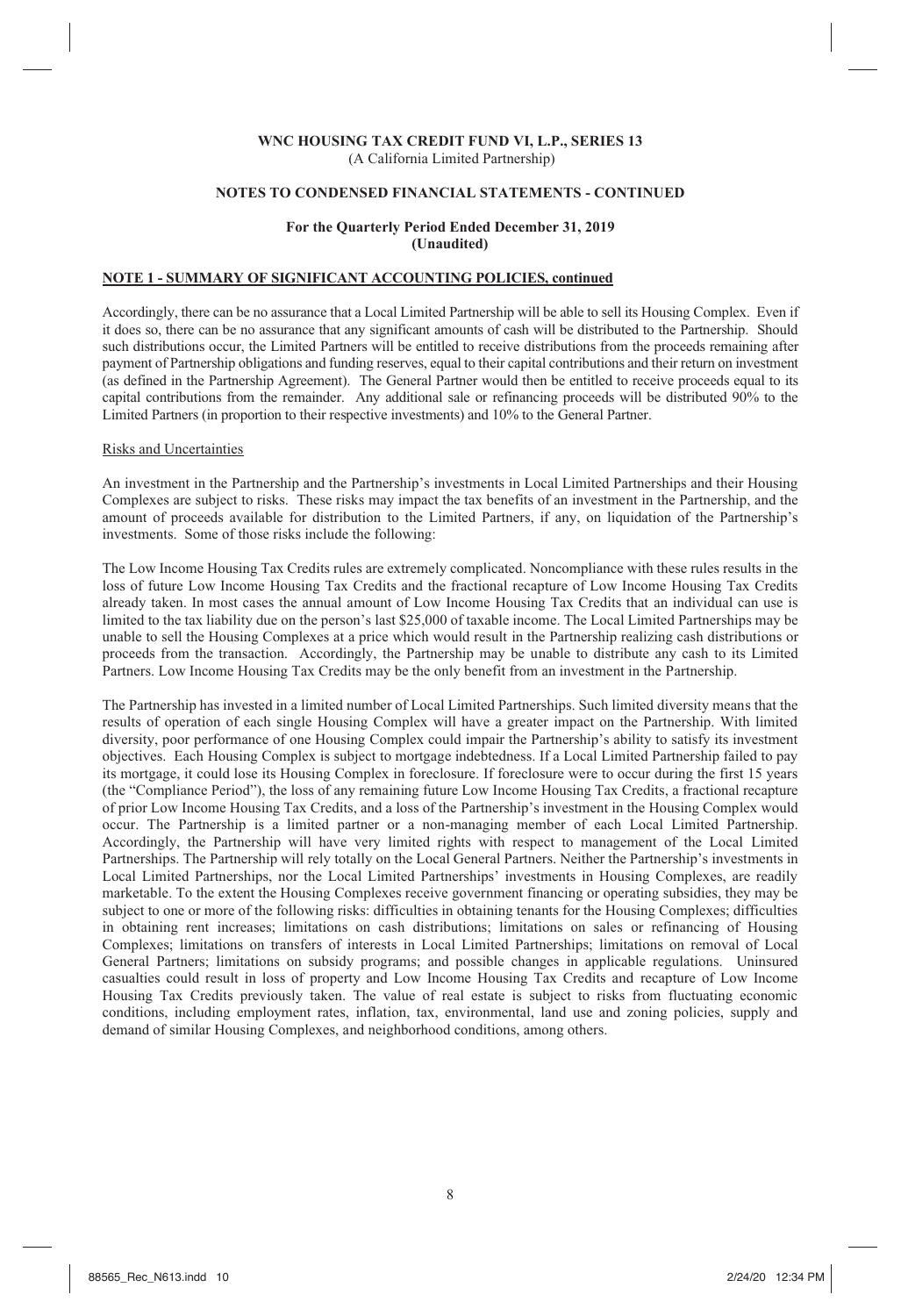#### **NOTES TO CONDENSED FINANCIAL STATEMENTS - CONTINUED**

#### **For the Quarterly Period Ended December 31, 2019 (Unaudited)**

# **NOTE 1 - SUMMARY OF SIGNIFICANT ACCOUNTING POLICIES, continued**

The ability of Limited Partners to claim tax losses from the Partnership is limited. The IRS may audit the Partnership or a Local Limited Partnership and challenge the tax treatment of tax items. The amount of Low Income Housing Tax Credits and tax losses allocable to Limited Partners could be reduced if the IRS were successful in such a challenge. The alternative minimum tax could reduce tax benefits from an investment in the Partnership. Changes in tax laws could also impact the tax benefits from an investment in the Partnership and/or the value of the Housing Complexes.

The Partnership currently has insufficient working capital to fund its operations. Associates has agreed to continue providing advances sufficient enough to fund the operations and working capital requirements of the Partnership through February 28, 2021.

Anticipated future and existing cash resources of the Partnership are not sufficient to pay existing liabilities of the Partnership. A portion of the existing liabilities are the payables to Local Limited Partnerships and those payables are the first priority to be paid. If the Partnership does not have enough cash to pay those liabilities the General Partner or an affiliate will fund the necessary cash to pay the liabilities. The remaining portion of the payables are due to the General Partner or an affiliate. Though the amounts payable to the General Partner and/or its affiliates are contractually currently payable, the Partnership anticipates that the General Partner and/or its affiliates will not require the payment of these contractual obligations until capital reserves are in excess of the aggregate of then existing contractual obligations and then anticipated future foreseeable obligations of the Partnership. The Partnership would be adversely affected should the General Partner and/or its affiliates demand current payment of the existing contractual obligations and/or suspend services for this or any other reason.

No trading market for the Partnership Units exists or is expected to develop. Limited Partners may be unable to sell their Partnership Units except at a discount and should consider their Partnership Units to be a long-term investment. Individual Limited Partners will have no recourse if they disagree with actions authorized by a vote of the majority of Limited Partners.

#### Exit Strategy

The Compliance Period for a Housing Complex is generally 15 years following construction or rehabilitation completion. Associates was one of the first in the industry to offer syndicated investments in Low Income Housing Tax Credits. The initial programs have completed their Compliance Periods.

Upon the sale of a Local Limited Partnership interest or Housing Complex after the end of the Compliance Period, there would be no recapture of Low Income Housing Tax Credits. A sale prior to the end of the Compliance Period must satisfy the reasonable belief test outlined above to avoid recapture. None of the remaining Housing Complexes have completed their 15-year Compliance Period.

With that in mind, the General Partner is continuing its review of the Housing Complexes. The review considers many factors, including extended use requirements (such as those due to mortgage restrictions or state compliance agreements), the condition of the Housing Complexes, and the tax consequences to the Limited Partners from the sale of the Housing Complexes.

Upon identifying those Housing Complexes with the highest potential for a successful sale, refinancing or re-syndication, the Partnership expects to proceed with efforts to liquidate them. The objective is to maximize the Limited Partners' return wherever possible and, ultimately, to wind down the Partnership as Low Income Housing Tax Credits are no longer available. Local Limited Partnership interests may be disposed of any time by the General Partner in its discretion. While liquidation of the Housing Complexes continues to be evaluated, the dissolution of the Partnership was not imminent as of December 31, 2019.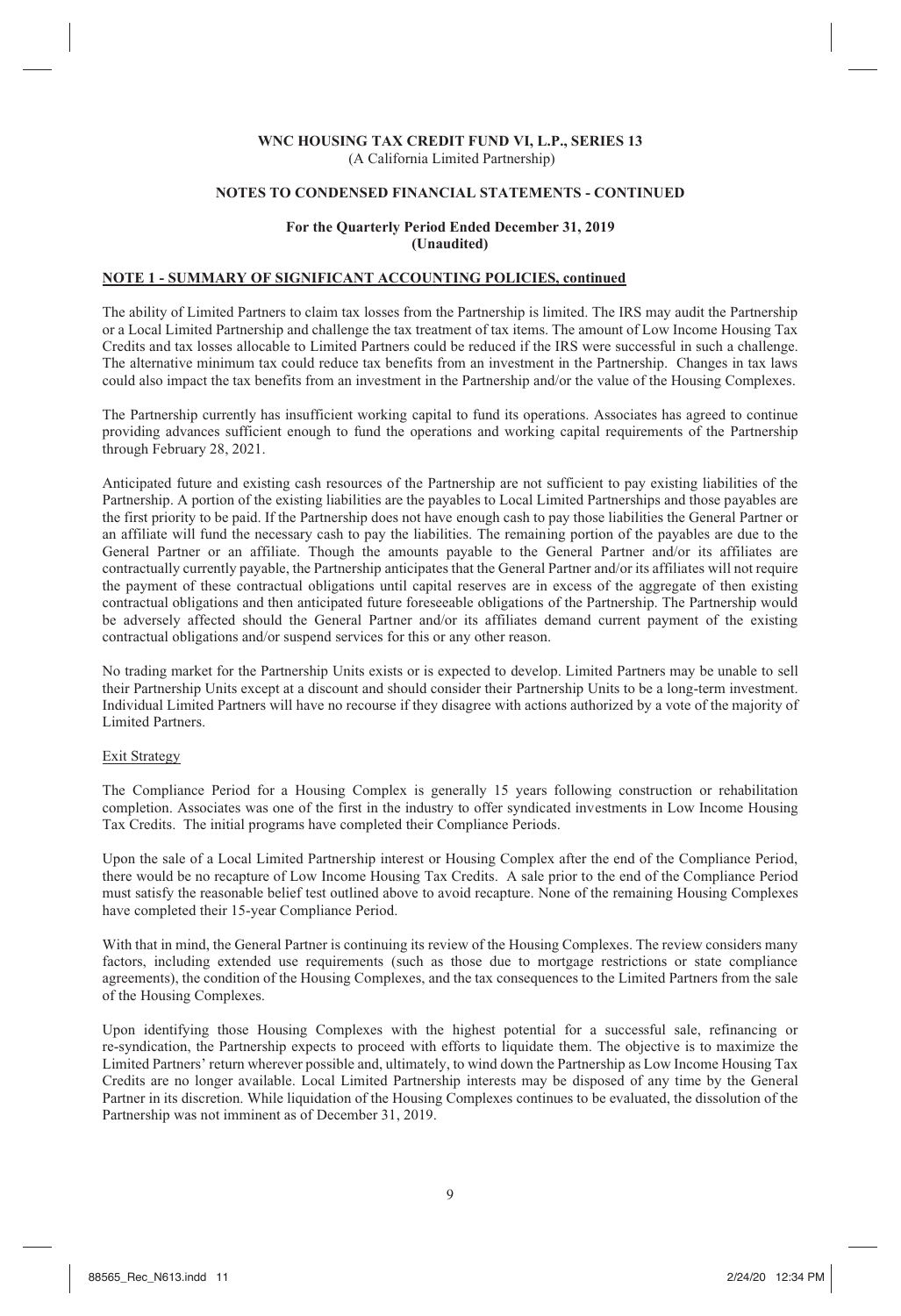#### **NOTES TO CONDENSED FINANCIAL STATEMENTS - CONTINUED**

#### **For the Quarterly Period Ended December 31, 2019 (Unaudited)**

# **NOTE 1 - SUMMARY OF SIGNIFICANT ACCOUNTING POLICIES, continued**

During the year ended March 31, 2011, the Partnership sold two Local Limited Partnerships, Fernwood Meadows, L.P. ("Fernwood") and Sierra's Run, L.P., ("Sierra's Run"), in order to generate sufficient equity to complete the purchase of additional Low Income Housing Tax Credits for Davenport VII, L.P. ("Davenport").

Fernwood and Sierra's Run will complete their Compliance Periods in 2022; therefore, there is a risk of tax credit recapture. The maximum exposure of recapture (excluding the interest and penalties related to the recapture) is \$177,508 and \$170,246, respectively, for Fernwood and Sierra's Run, which equates to \$16.57 per Partnership Unit in the aggregate. Under the circumstances, the General Partner believes there is a reasonable expectation that each Local Limited Partnership will continue to be operated as qualified low-income housing for the balance of its Compliance Period, and, accordingly, does not anticipate that there will be any recapture.

As of March 31, 2019, the underlying Housing complexes of Pleasant Village Limited Partnership ("Pleasant Village") and Grove Village Limited Partnership ("Grove Village") had been sold, resulting in the termination of the Partnership's Local Limited Partnership interest. The Partnership had also gifted its Local Limited Partnership interest in 909 4th YMCA Limited Partnership to an unrelated nonprofit corporation. In addition, the Partnership sold its Local Limited Partnership interest in Head Circle, L.P. ("Head Circle"), FDI-Country Square, LTD ("FDI-Country Square") and FDI-Park Place, LTD ("FDI-Park Place"). The Compliance Period for Head Circle has been completed, therefore, there is no risk of recapture to the investors of the Partnership. The Compliance Periods for FDI-Country Square and FDI-Park Place expire in 2021. A guaranty agreement was executed with the General Partner to guarantee the repayment of any recaptured tax credits and/or interest arising from any non-compliance as provided in Section 42 of the Internal Revenue Code arising after the date of the sale.

The proceeds from the disposition of any of the Housing Complexes will be used first to pay debts and other obligations per the respective Local Limited Partnership Agreement. Any remaining proceeds will then be paid to the partners of the Local Limited Partnership, including the Partnership, in accordance with the terms of the particular Local Limited Partnership Agreement. The sale of a Housing Complex may be subject to other restrictions and obligations. Accordingly, there can be no assurance that a Local Limited Partnership will be able to sell its Housing Complex. Even if it does so, there can be no assurance that any significant amounts of cash will be distributed to the Partnership, as the proceeds first would be used to pay Partnership obligations and funding of reserves.

#### Method of Accounting for Investments in Local Limited Partnerships

The Partnership accounts for its investments in Local Limited Partnerships using the equity method of accounting, whereby the Partnership adjusts its investment balance for its share of the Local Limited Partnerships' results of operations and for any contributions made and distributions received. The Partnership reviews the carrying amount of an individual investment in a Local Limited Partnership for possible impairment at least annually or whenever events or changes in circumstances indicate that the carrying amount of such investment may not be recoverable. Recoverability of such investment is measured by the estimated value derived by management, generally consisting of the sum of the remaining future Low Income Housing Tax Credits estimated to be allocable to the Partnership and the estimated residual value to the Partnership. If an investment is considered to be impaired, the Partnership reduces the carrying value of its investment in any such Local Limited Partnership. The accounting policies of the Local Limited Partnerships, generally, are expected to be consistent with those of the Partnership. Costs incurred by the Partnership in acquiring the investments were capitalized as part of the investment account and were being amortized over 27.5 years (see Note 2 and 3).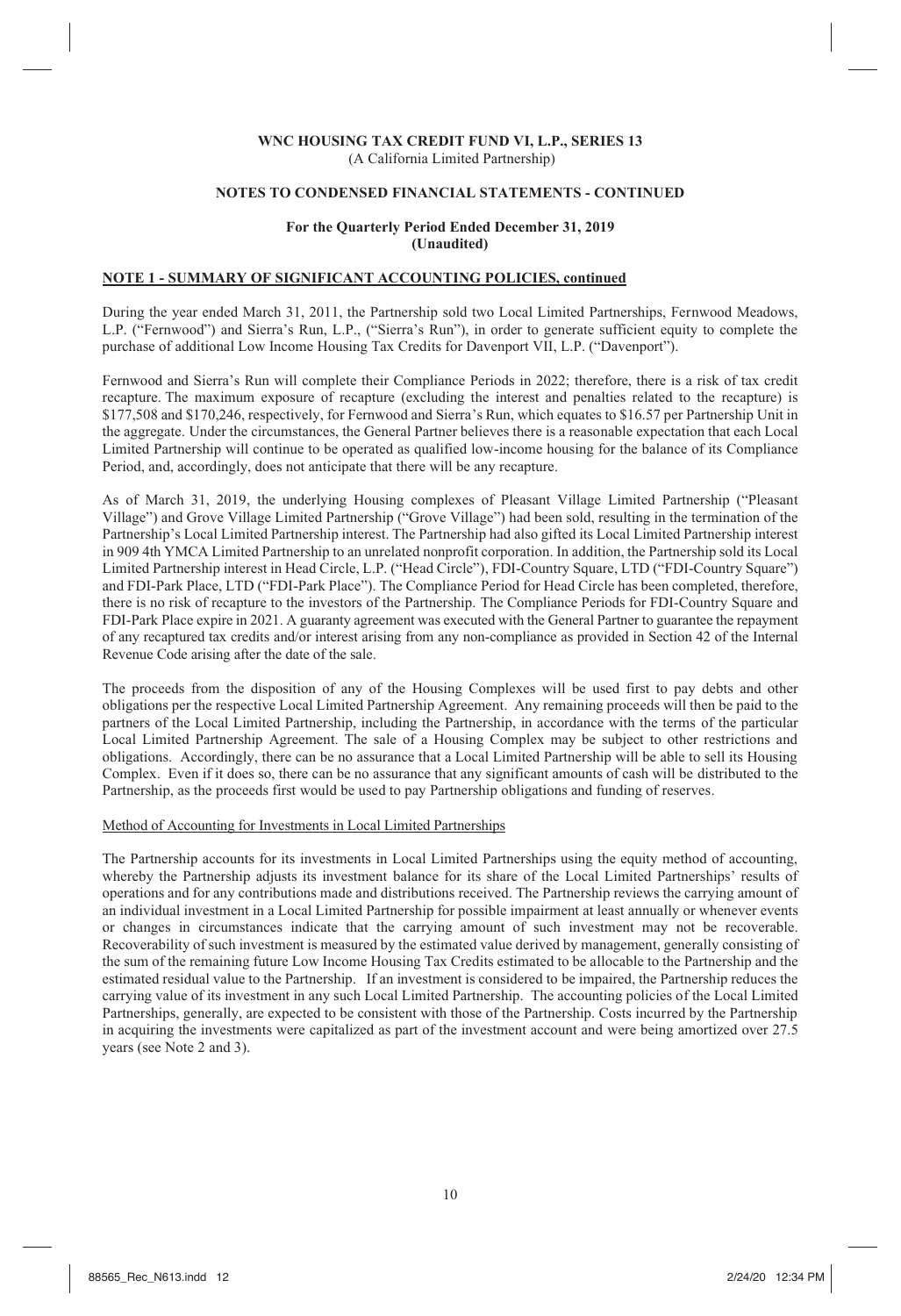#### **NOTES TO CONDENSED FINANCIAL STATEMENTS - CONTINUED**

#### **For the Quarterly Period Ended December 31, 2019 (Unaudited)**

# **NOTE 1 - SUMMARY OF SIGNIFICANT ACCOUNTING POLICIES, continued**

"Equity in losses of Local Limited Partnerships" for the periods ended December 31, 2019 and 2018 has been recorded by the Partnership. Management's estimate for the nine-month periods is based on either actual unaudited results reported by the Local Limited Partnerships or historical trends in the operations of the Local Limited Partnerships. Equity in losses of Local Limited Partnerships allocated to the Partnership is not recognized to the extent that the investment balance would be adjusted below zero. If the Local Limited Partnerships report net income in future years, the Partnership will resume applying the equity method only after its share of such net income equals the share of net losses not recognized during the period(s) the equity method was suspended.

In accordance with the accounting guidance for the consolidation of variable interest entities, the Partnership determines when it should include the assets, liabilities, and activities of a variable interest entity (VIE) in its financial statements, and when it should disclose information about its relationship with a VIE. The analysis that must be performed to determine which entity should consolidate a VIE focuses on control and economic factors. A VIE is a legal structure used to conduct activities or hold assets, which must be consolidated by a company if it is the primary beneficiary because it has (1) the power to direct the activities of the VIE that most significantly impact the VIE's economic performance and (2) the obligation to absorb losses or receive benefits that could potentially be significant to the VIE. If multiple unrelated parties share such power, as defined, no party will be required to consolidate the VIE. Further, the guidance requires continual reconsideration of the primary beneficiary of a VIE.

Based on this guidance, the Local Limited Partnerships in which the Partnership invests meet the definition of a VIE because the owners of the equity at risk in these entities do not have the power to direct their operations. However, management does not consolidate the Partnership's interests in these VIEs, as it is not considered to be the primary beneficiary since it does not have the power to direct the activities that are considered most significant to the economic performance of these entities. The Partnership currently records the amount of its investment in these Local Limited Partnerships as an asset on its balance sheets, recognizes its share of partnership income or losses in the statements of operations, and discloses how it accounts for material types of these investments in its financial statements. The Partnership's balance in investment in Local Limited Partnerships, plus the risk of recapture of tax credits previously recognized on these investments, represents its maximum exposure to loss. The Partnership's exposure to loss on these Local Limited Partnerships is mitigated by the condition and financial performance of the underlying Housing Complexes as well as the strength of the Local General Partners and their guarantee against credit recapture to the investors in the Partnership.

Distributions received by the Partnership are accounted for as a reduction of the investment balance. Distributions received after the investment has reached zero are recognized as income. As of December 31, 2019, one of the remaining investment balances had reached zero.

#### Use of Estimates

The preparation of financial statements in conformity with accounting principles generally accepted in the United States of America requires management to make estimates and assumptions that affect the reported amounts of assets and liabilities and disclosure of contingent assets and liabilities at the date of the financial statements, and the reported amounts of revenues and expenses during the reporting period. Actual results could materially differ from those estimates.

#### Cash and Cash Equivalents

The Partnership considers all highly liquid investments with original maturities of three months or less when purchased to be cash equivalents. As of December 31, 2019 and March 31, 2019, the Partnership had \$228,275 and \$224,898 of cash equivalents, respectively.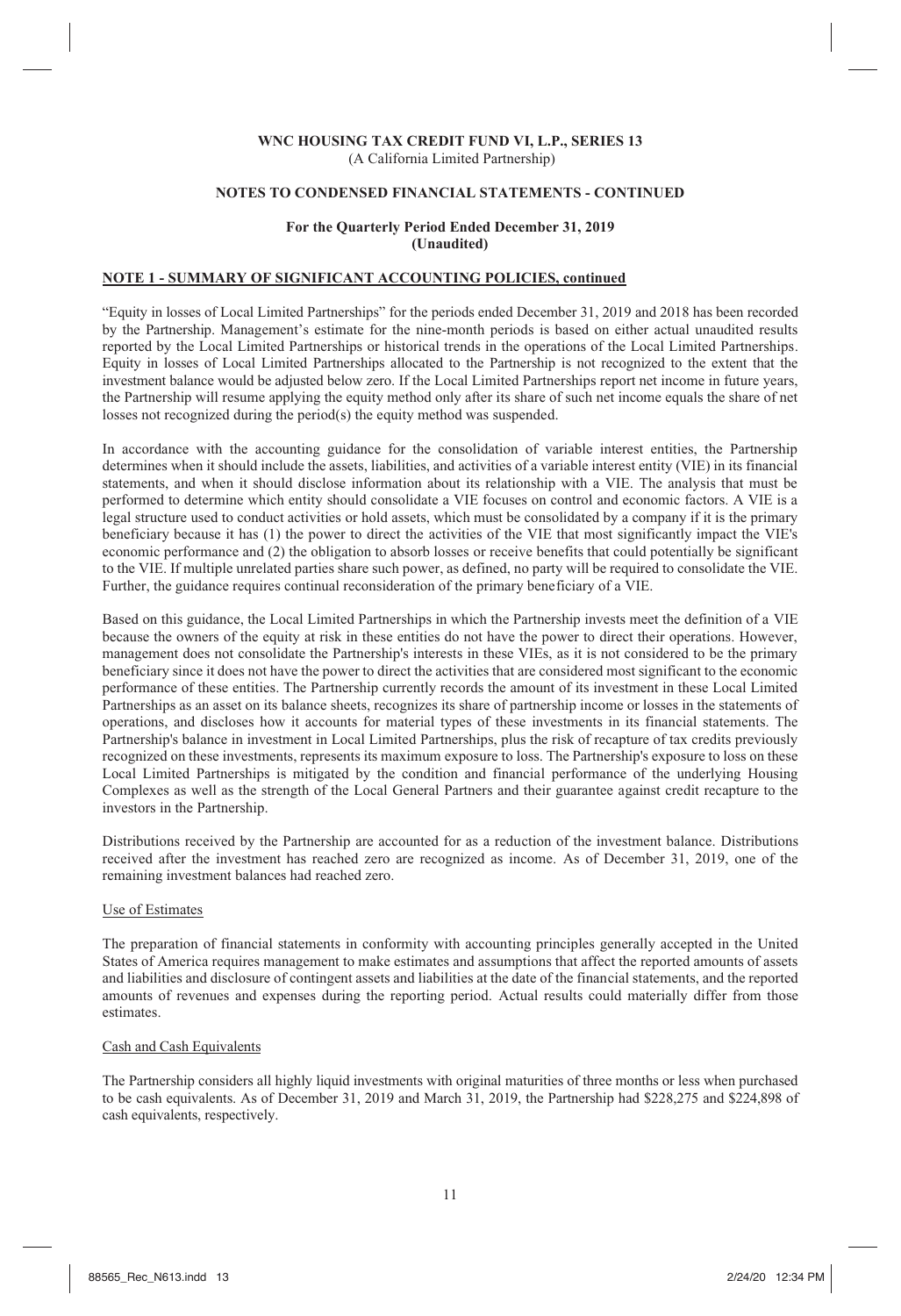#### **NOTES TO CONDENSED FINANCIAL STATEMENTS - CONTINUED**

#### **For the Quarterly Period Ended December 31, 2019 (Unaudited)**

# **NOTE 1 - SUMMARY OF SIGNIFICANT ACCOUNTING POLICIES, continued**

#### Reporting Comprehensive Income

The Partnership had no items of other comprehensive income for all periods presented.

#### Income Taxes

The Partnership has elected to be treated as a pass-through entity for income tax purposes and, as such, is not subject to income taxes. Rather, all items of taxable income, deductions and tax credits are passed through to and are reported by its owners on their respective income tax returns. The Partnership's federal tax status as a pass-through entity is based on its legal status as a partnership. Accordingly, the Partnership is not required to take any tax positions in order to qualify as a pass-through entity. The Partnership is required to file and does file tax returns with the Internal Revenue Service and other taxing authorities. Accordingly, these financial statements do not reflect a provision for income taxes and the Partnership has no other tax positions which must be considered for disclosure. Income tax returns filed by the Partnership are subject to examination by the Internal Revenue Service for a period of three years. While no income tax returns are currently being examined by the Internal Revenue Service, tax years since 2016 remain open.

#### Net Loss Per Partnership Unit

Net loss per Partnership Unit includes no dilution and is computed by dividing loss available to Limited Partners by the weighted average number of Partnership Units outstanding during the period. Calculation of diluted net loss per Partnership Unit is not required.

#### Revenue Recognition

The Partnership is entitled to receive investor service fees from the Local Limited Partnerships. The intent of the investor service fee is to offset (in part) administrative costs incurred by the Partnership in corresponding with the Local Limited Partnerships. The fees are consideration from the Local Limited Partnerships in exchange for a single performance obligation satisfied at a point in time for assistance with preparation of tax returns and annual reports. The amount of fees the Partnership is entitled to collect is based on the Local Limited Partnerships' cash flow. Accordingly, the variable consideration is constrained until the uncertainty about the amount that will be collected is known. There were no contract assets or contract liabilities at the beginning or the end of the reporting period.

#### Impairment

The Partnership reviews its investments in Local Limited Partnership for impairment at least annually or whenever events or changes in circumstances indicate that the carrying value of such investments may not be recoverable. Recoverability is measured by a comparison of the carrying amount of the investment to the sum of the total amount of the remaining Low Income Housing Tax Credits allocated to the Partnership and any estimated residual value of the investment. For the nine months ended December 31, 2019 and 2018, impairment loss related to investments in Local Limited Partnerships was \$439,109 and \$511,512, respectively.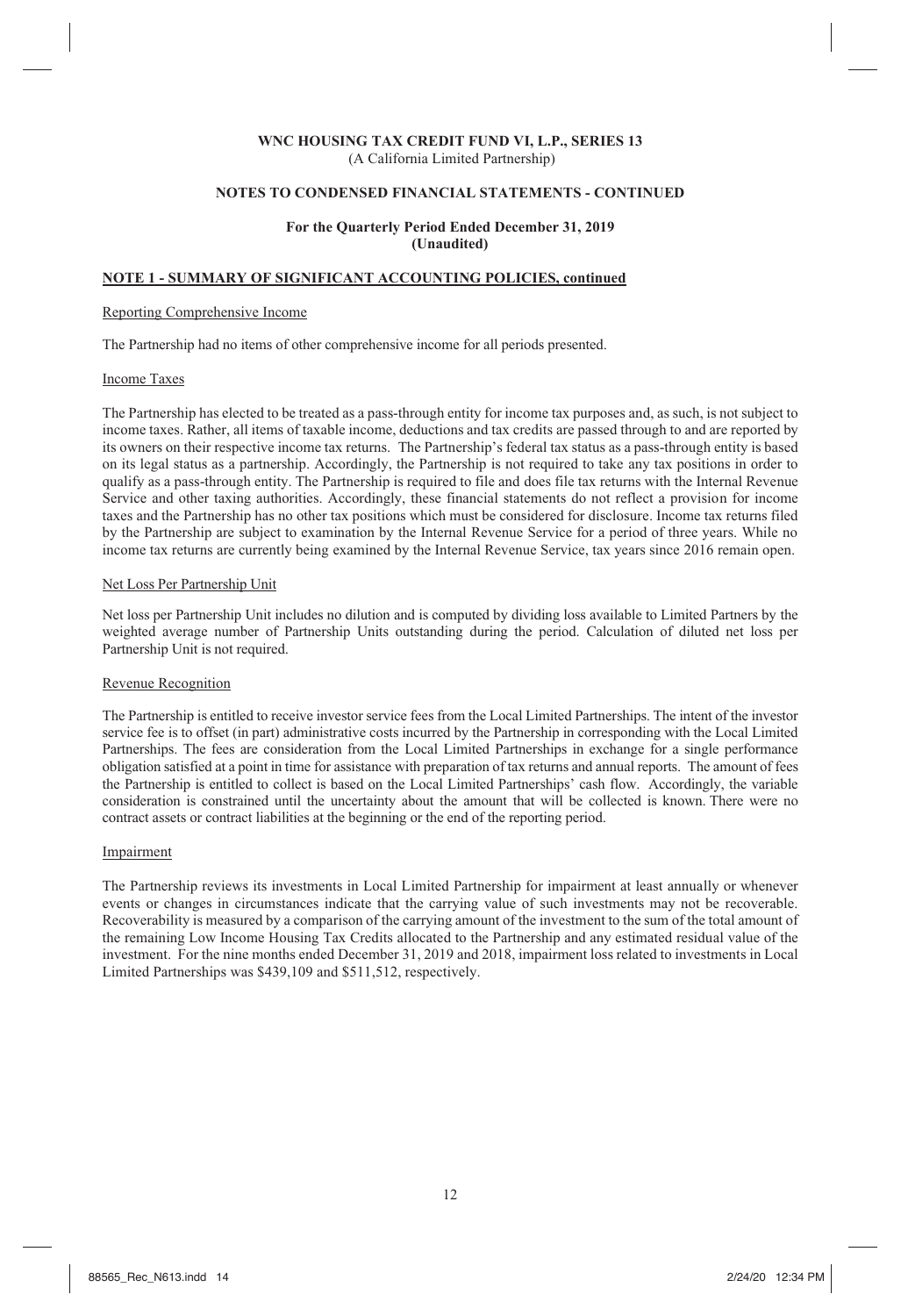#### **NOTES TO CONDENSED FINANCIAL STATEMENTS - CONTINUED**

#### **For the Quarterly Period Ended December 31, 2019 (Unaudited)**

### **NOTE 1 - SUMMARY OF SIGNIFICANT ACCOUNTING POLICIES, continued**

#### Impact of Recent Accounting Pronouncements

In February 2015, the Financial Accounting Standards Board (the "FASB") issued ASU No. 2015-02, "Consolidation (Topic 810): Amendments to the Consolidation Analysis". In addition, in October 2016, the FASB issued ASU No. 2016-17, "Consolidation (Topic 810): Interests Held Through Related Parties That Are Under Common Control", to provide further clarification guidance to ASU No. 2015-02. This will improve certain areas of consolidation guidance for reporting organizations that are required to evaluate whether to consolidate certain legal entities such as limited partnerships, limited liability corporations and securitization structures. ASU 2015-02 and ASU 2016-17 simplifies and improves GAAP by: eliminating the presumption that a general partner should consolidate a limited partnership, eliminating the indefinite deferral of FASB Statement No. 167, thereby reducing the number of Variable Interest Entity (VIE) consolidation models from four to two (including the limited partnership consolidation model) and clarifying when fees paid to a decision maker should be a factor to include in the consolidation of VIEs. ASU 2015-02 is effective for periods beginning after December 15, 2015. ASU 2016-17 is effective for periods beginning after December 15, 2016. The adoption of these updates did not materially affect the Partnership's financial statements.

#### Change in Accounting Principle

In May 2014, the FASB issued Accounting Standards Update 2014-09, *Revenue from Contracts with Customers (Topic 606)* ("ASU 2014-09"), as amended by subsequent Accounting Standard Updates (collectively, "ASC 606"). The Partnership adopted ASC 606 during 2019 and applied the guidance on a retrospective basis. There was no impact as a result of the adoption of ASC 606 to recognize revenue on the financial statements of the Partnership as of and for the periods ended December 31, 2019 and 2018 as the reporting fee income is immaterial.

In August 2016, the Financial Accounting Standards Board (the "FASB") issued Accounting Standards Update 2016-15 *Statement of Cash Flows* (Topic 230), Classification of Certain Cash Receipts and Cash Payments. The Partnership adopted the update on a retrospective basis. The effect of the adoption was the application of an accounting policy election to classify distributions received from investees using the nature of the distribution approach. The Partnership classifies distributions from tax credit investments as returns on investment because the design of the local limited partnership is to generate tax credits and losses rather than income from operations. Application of the accounting policy election had no impact on the presentation in the statements of cash flows in the current or prior reporting periods.

#### **NOTE 2 - INVESTMENTS IN LOCAL LIMITED PARTNERSHIPS**

As of December 31, 2019 and March 31, 2019, the Partnership owned Local Limited Partnership interests in 2 Local Limited Partnerships, each of which owns one Housing Complex consisting of an aggregate of 44 apartment units. The respective Local General Partners of the Local Limited Partnerships manage the day to day operations of the entities. Significant Local Limited Partnership business decisions require approval from the Partnership. The Partnership, as a limited partner, is generally entitled to 99.98%, as specified in the Local Limited Partnership Agreements, of the operating profits and losses, taxable income and losses, and Low Income Housing Tax Credits of the Local Limited Partnerships.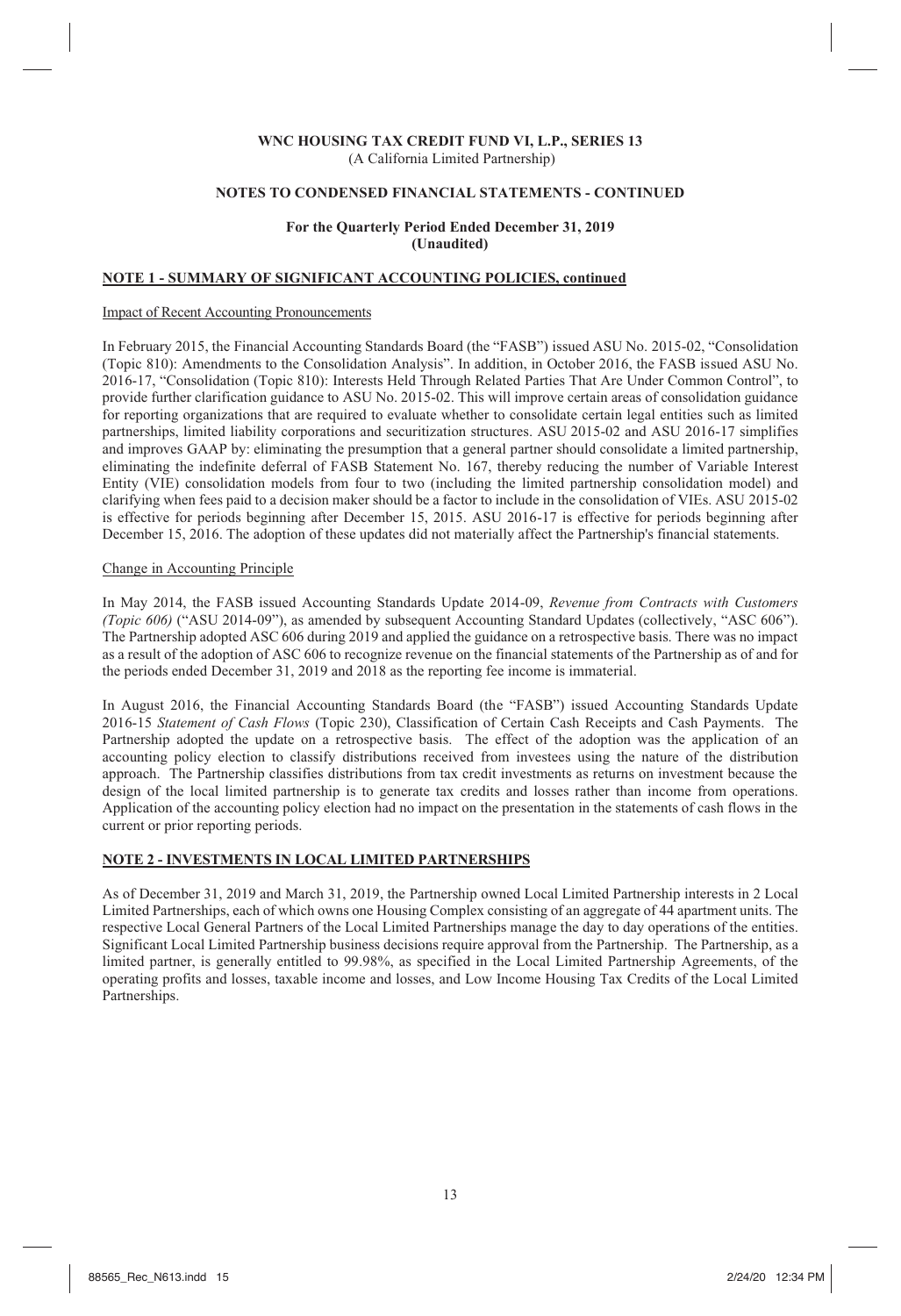#### **NOTES TO CONDENSED FINANCIAL STATEMENTS - CONTINUED**

#### **For the Quarterly Period Ended December 31, 2019 (Unaudited)**

# **NOTE 2 - INVESTMENTS IN LOCAL LIMITED PARTNERSHIPS, continued**

The following is a summary of the equity method activity of the investments in Local Limited Partnerships for the periods presented below:

|                                                    | For the Nine<br><b>Months Ended</b><br>December 31, 2019 | For the Year<br>Ended<br><b>March 31, 2019</b> |
|----------------------------------------------------|----------------------------------------------------------|------------------------------------------------|
| Investments per balance sheet, beginning of period | 666,713                                                  | 1,406,121                                      |
| Equity in losses of Local Limited Partnerships     | (127, 442)                                               | (227, 896)                                     |
| Impairment loss                                    | (439,109)                                                | (511, 512)                                     |
| Investments per balance sheet, end of period       | 100,162                                                  | 666,713                                        |

Selected financial information for the nine months ended December 31, 2019 and 2018 from the unaudited combined condensed financial statements of the Local Limited Partnerships in which the Partnership has invested is as follows:

**COMBINED CONDENSED STATEMENTS OF OPERATIONS** 

|                                       |   | 2019      | 2018 |           |  |
|---------------------------------------|---|-----------|------|-----------|--|
| Revenues                              | S | 210,000   | \$   | 554,000   |  |
| Expenses:                             |   |           |      |           |  |
| Interest expense                      |   | 24,000    |      | 116,000   |  |
| Depreciation and amortization         |   | 189,000   |      | 267,000   |  |
| Operating expenses                    |   | 168,000   |      | 345,000   |  |
| Total expenses                        |   | 381,000   |      | 728,000   |  |
| Net loss                              | ς | (171,000) | S    | (174,000) |  |
| Net loss allocable to the Partnership | S | (171,000) | \$   | (174,000) |  |
| Net loss recorded by the Partnership  |   | (127,000) | S    | (171,000) |  |

Certain Local Limited Partnerships have incurred significant operating losses and/or have working capital deficiencies. In the event these Local Limited Partnerships continue to incur significant operating losses, additional capital contributions by the Partnership may be required to sustain operations of such Local Limited Partnerships. If additional capital contributions are not made when they are required, the Partnership's investments in certain of such Local Limited Partnerships could be impaired, and the loss and recapture of the related Low Income Housing Tax Credits could occur.

#### Troubled Housing Complexes

Davenport started construction in October 2006 and was scheduled to be completed in June 2008. Construction was delayed due to the original Local General Partner defaulting on his construction guarantee, and resulting in disputed mechanic liens on the property. In November 2008, a co-Local General Partner, Shelter Resource Corporation, was admitted into the Partnership, due to restrictions implemented by the Iowa Finance Authority ("IFA"). Subsequently, with IFA's approval, the defaulting original Local General Partner was removed from the Partnership leaving Shelter Resource Corporation as the sole Local General Partner.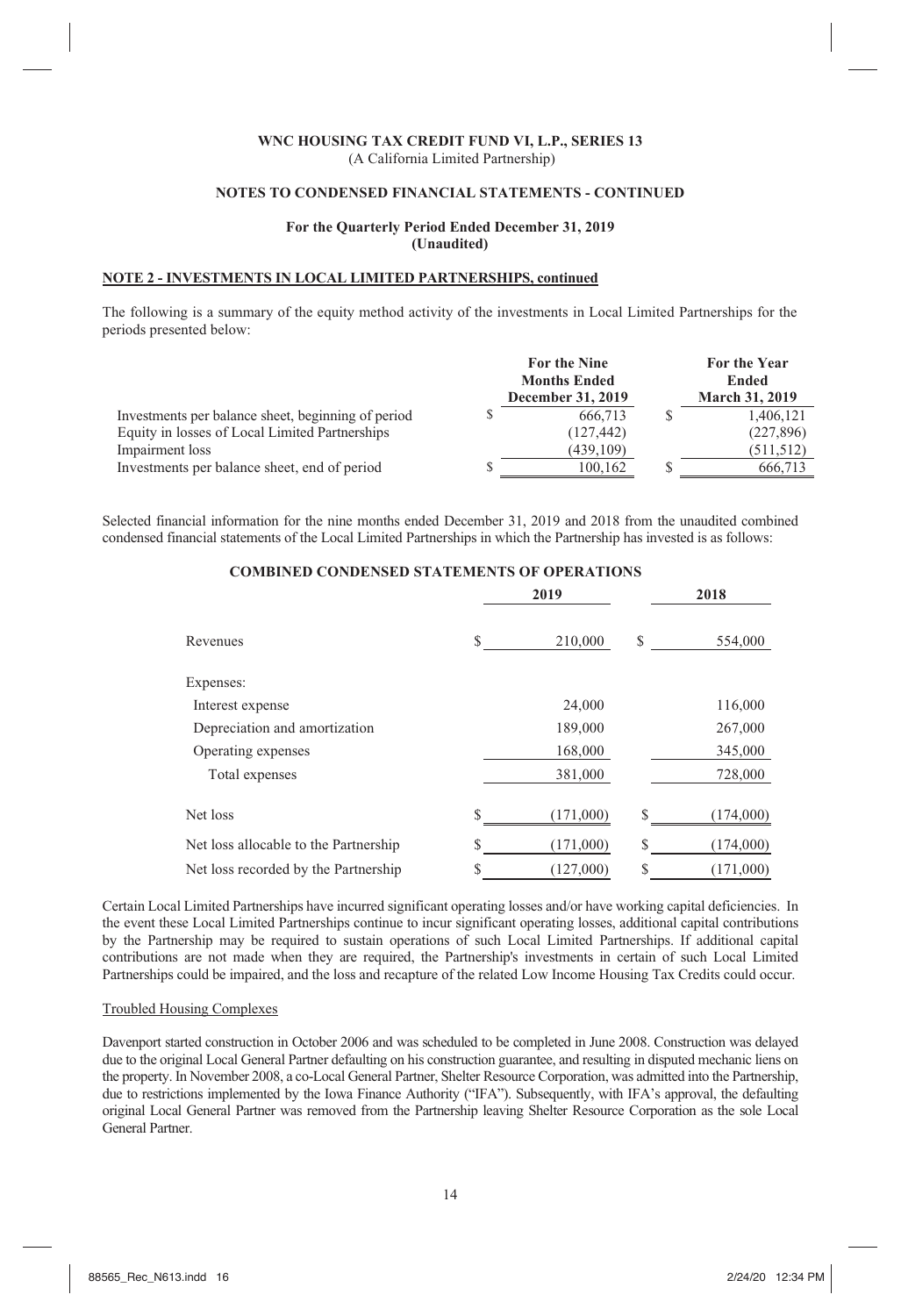#### **NOTES TO CONDENSED FINANCIAL STATEMENTS - CONTINUED**

#### **For the Quarterly Period Ended December 31, 2019 (Unaudited)**

#### **NOTE 2- INVESTMENTS IN LOCAL LIMITED PARTNERSHIPS, continued**

As of March 31, 2010, the property was 100% completed and a certificate of occupancy was granted for both buildings in December 2009. The Partnership engaged all sub-contractors to sign new construction contracts, along with lien releases for any and all work done after their engagement. During the year ended March 31, 2011, the Partnership voluntarily advanced \$846,175 to Davenport for construction related costs. There were no additional advances made to Davenport due to the additional investment made, as discussed below.

The project was fully completed as of March 31, 2010 and it achieved stabilized operations by June 2010. In June 2010 the property achieved 85% occupancy and has maintained occupancy of 80% to 100% to the date of this filing. Davenport has been awarded state historical tax credits from the State of Iowa, federal historical credits and federal Low Income Housing Tax Credits. The State historical credits are given in the form of a refund check from the State in conjunction with the State tax return filing. The net amount of the check after applicable federal taxes will be contributed back to the property to help fund construction shortfalls. Davenport was also allocated additional federal Low Income Housing Tax Credits as well as federal historic tax credits. Upon the Limited Partners' approval of the dispositions of Sierra Run's and Fernwood, the Partnership made the additional investment in Davenport. See the exit strategy in Note 1 regarding the dispositions of Sierra's Run and Fernwood. On July 1, 2010, the Partnership committed additional capital to Davenport in the amount of \$2,490,651. This additional commitment generated \$408,710 of federal historic credits and \$3,582,550 of additional federal Low Income Housing Tax Credits which were allocated to the partners of the Partnership.

As of December 31, 2019, Davenport is on the watch list due to a low year-to-date DCR and depleted replacement reserve account. The property has not generated sufficient cash flow to make the required replacement reserve deposits. The lender is aware of the underfunded replacement reserve balance and, to date, has not issued a Notice of Default. Although the property is operating at its budgeted .61 DCR, it is still operating below break-even, due to increased utilities expense and unanticipated snow removal expense, which were due to result of the heavy snowfall during the first quarter 2019. Due to the small size of the property, any unanticipated expenses will negatively impact operations and financial performance. Two tenants recently vacated due to health reasons. There is one application in process and the other is being marketed. Operating deficits were paid through the operating cash account, which had a balance of \$1,098 as of November 2019. While the operating deficit guarantee has expired, the tax credit guaranty remains in place.

#### **NOTE 3 - RELATED PARTY TRANSACTIONS**

Under the terms of the Partnership Agreement, the Partnership has paid or is obligated to the General Partner or its affiliates for the following fees:

- (a) An annual asset management fee accrues in an amount equal to 0.5% of the Invested Assets of the Partnership. "Invested Assets" is defined as the sum of the Partnership's Investment in Local Limited Partnerships, plus the reserves of the Partnership of up to 5% of gross Partnership Unit sales proceeds, and the Partnership's allocable share of the amount of the mortgage loans and other debts related to the Housing Complexes owned by such Local Limited Partnerships. Asset management fees of \$31,182 and \$43,881 were incurred during the nine months ended December 31, 2019 and 2018, respectively.
- (b) The Partnership reimburses the General Partner or its affiliates for operating expenses incurred by the Partnership and paid for by the General Partner or its affiliates on behalf of the Partnership. Operating expense reimbursements of \$0 and \$101,270 were made during the nine months ended December 31, 2019 and 2018, respectively.
- (c) A subordinated disposition fee will be paid in an amount equal to 1% of the sales price of real estate sold. Payment of this fee is subordinated to the Limited Partners receiving a return on investment (as defined in the Partnership Agreement) and is payable only if the General Partner or its affiliates render services in the sales effort. No disposition fees have been incurred for all periods presented.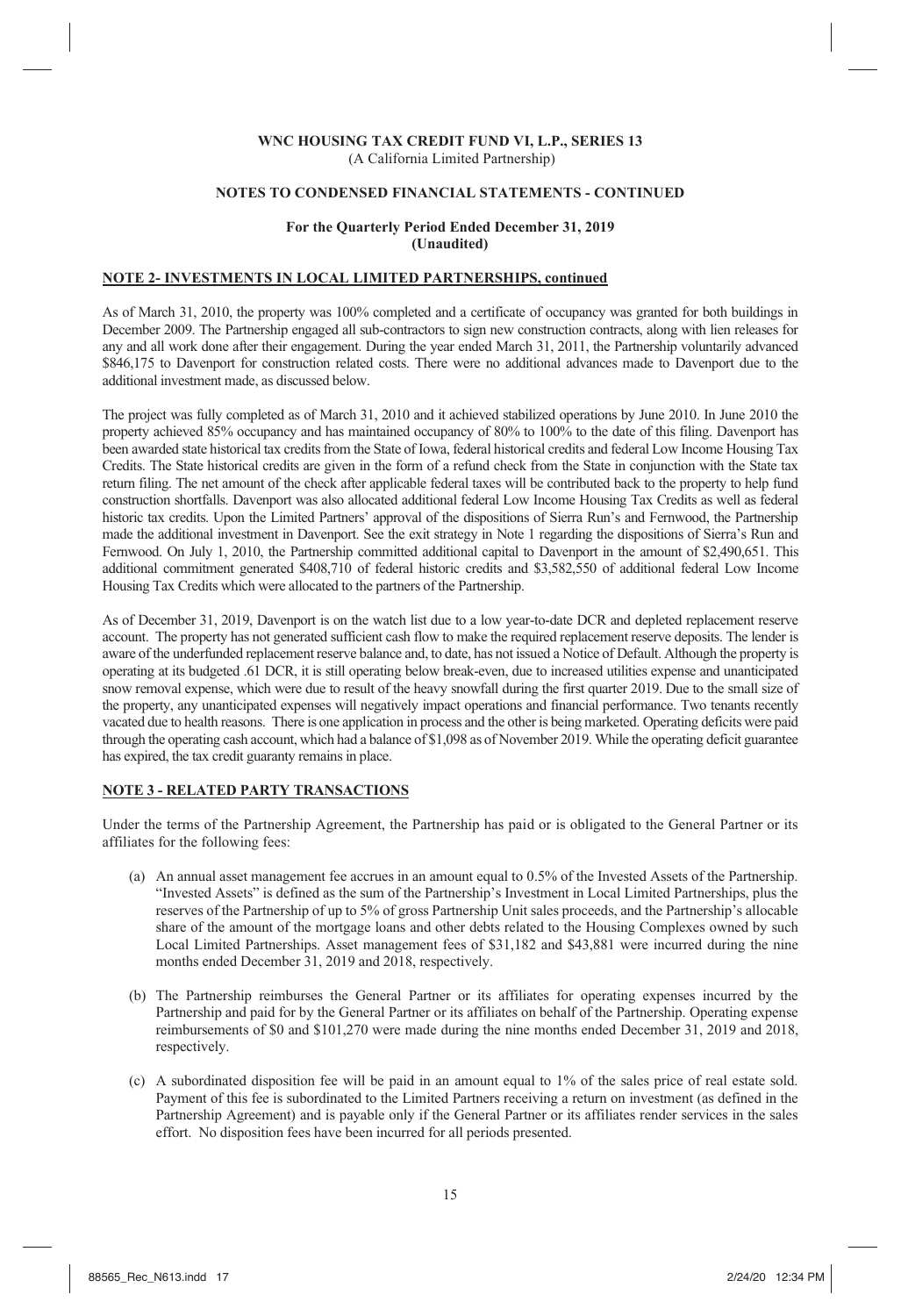#### **NOTES TO CONDENSED FINANCIAL STATEMENTS - CONTINUED**

#### **For the Quarterly Period Ended December 31, 2019 (Unaudited)**

# **NOTE 3 - RELATED PARTY TRANSACTIONS, continued**

The accrued fees and expenses due to the General Partner and affiliates consist of the following at:

|                                                                                     | December 31, 2019 |      | <b>March 31, 2019</b> |
|-------------------------------------------------------------------------------------|-------------------|------|-----------------------|
| Asset management fee payable<br>Expense paid by the General Partner or an affiliate | 1.423.742         | - \$ | 1.392.560             |
| on behalf of the Partnership                                                        | 84,044            |      | 40,350                |
| Total                                                                               | 1,507,786         |      | 1.432.910             |

The General Partner and/or its affiliates do not anticipate that these accrued fees will be paid until such time as capital reserves are in excess of future foreseeable working capital requirements of the Partnership.

The Partnership currently has insufficient working capital to fund its operations. Associates has agreed to continue providing advances sufficient enough to fund the operations and working capital requirements of the Partnership through February 28, 2021.

#### **NOTE 4 – DUE FROM AFFILIATES, NET**

The Partnership is not obligated to fund advances to the Local Limited Partnerships. Occasionally, when Local Limited Partnerships encounter operational issues the Partnership may decide to advance funds to assist the Local Limited Partnership with its operational issues.

As of December 31, 2019 and March 31, 2019, the Partnership advanced \$763,336, net of repayments, to Davenport Housing VII, L.P., in which the Partnership is a limited partner. All advances were reserved in full in the year they were advanced.

#### **NOTE 5 – PAYABLES TO LOCAL LIMITED PARTNERSHIPS**

Payables to Local Limited Partnerships amounting to \$245,113 at December 31, 2019 and March 31, 2019, represent amounts which are due at various times based on conditions specified in the Local Limited Partnership agreements. These contributions are payable in installments and are generally due upon the Local Limited Partnerships achieving certain operating and development benchmarks (generally within two years of the Partnership's initial investment). The payables to Local Limited Partnerships are subject to adjustment in certain circumstances.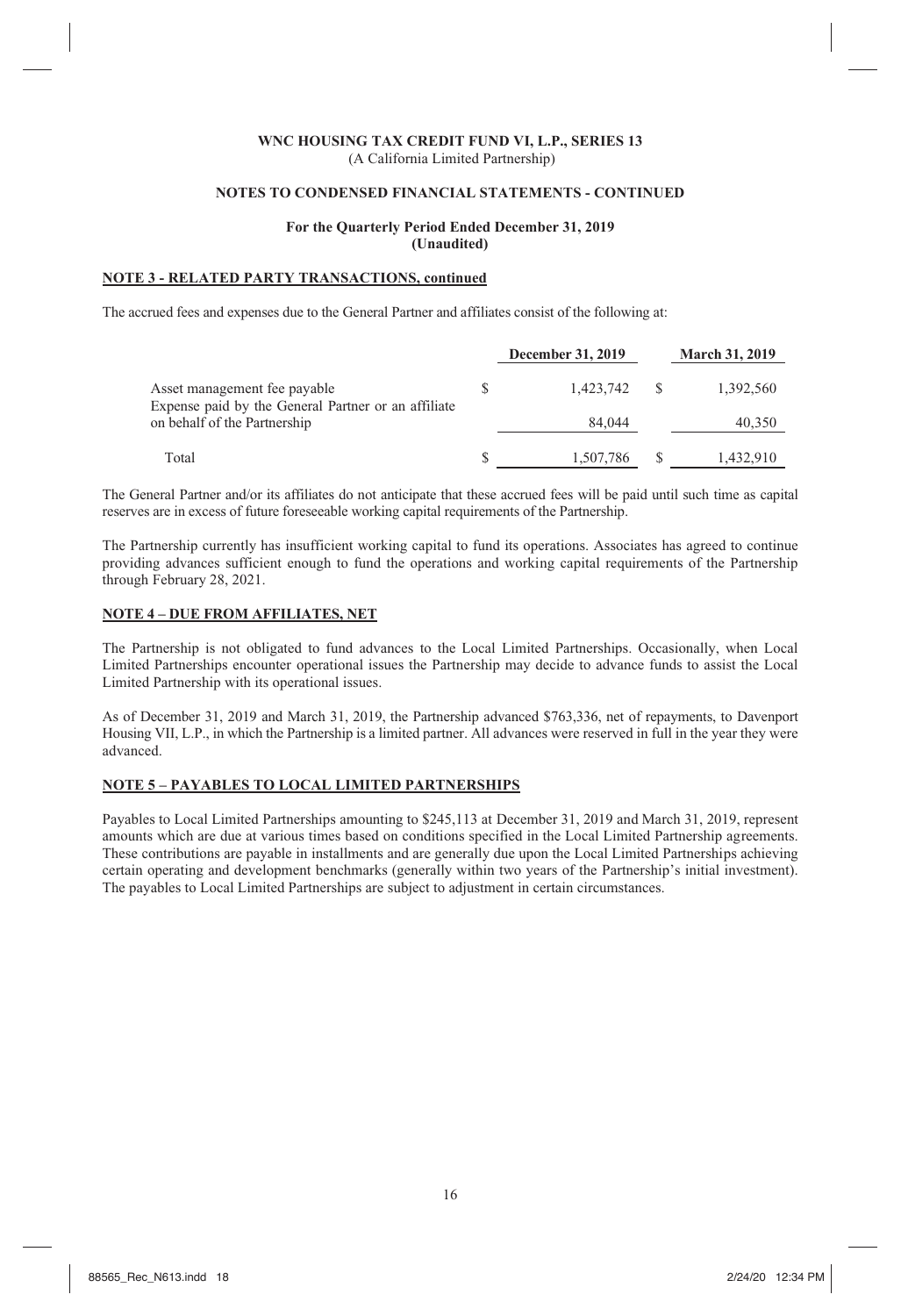Pursuant to the requirements of the Securities Exchange Act of 1934, the registrant has duly caused this report to be signed on its behalf by the undersigned, thereunto duly authorized.

WNC HOUSING TAX CREDIT FUND VI, L.P., SERIES 13

By: WNC National Partners, LLC General Partner

By: /s/ Wilfred N. Cooper, Jr.

Wilfred N. Cooper, Jr. President and Chief Executive Officer of WNC & Associates, Inc.

Date: February 10, 2020

By: /s/ Melanie R. Wenk

Melanie R. Wenk Executive Vice President - Chief Financial Officer of WNC & Associates, Inc.

Date: February 10, 2020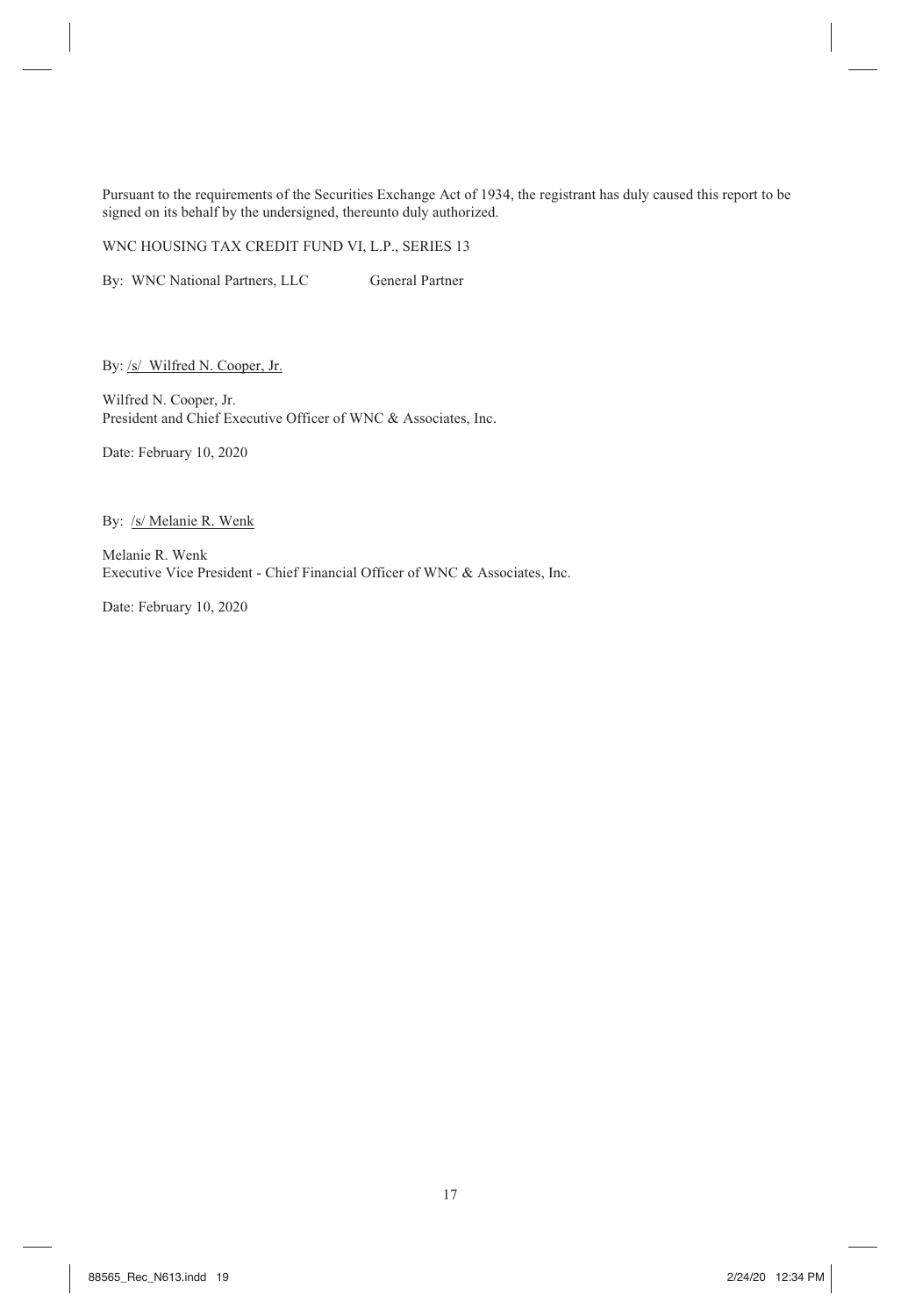#### **EXHIBIT 31.1 CERTIFICATIONS**

I, Wilfred N. Cooper, Jr., certify that:

- 1. I have reviewed this quarterly report on Form 10-Q of WNC Housing Tax Credit Fund VI, L.P., Series 13;
- 2. Based on my knowledge, this report does not contain any untrue statement of a material fact or omit to state a material fact necessary to make the statements made, in light of the circumstances under which such statements were made, not misleading with respect to the period covered by this report;
- 3. Based on my knowledge, the financial statements, and other financial information included in this report, fairly present in all material respects the financial condition, results of operations and cash flows of the registrant as of, and for, the periods presented in this report;
- 4. The registrant's other certifying officer(s) and I are responsible for establishing and maintaining disclosure controls and procedures (as defined in Exchange Act Rules 13a-15(e) and 15d-15(e)) and internal control over financial reporting (as defined in Exchange Act Rules 13a-15(f) and 15d-15(f)) for the registrant and have:
	- (a) Designed such disclosure controls and procedures, or caused such disclosure controls and procedures to be designed under our supervision, to ensure that material information relating to the registrant, including its consolidated subsidiaries, is made known to us by others within those entities, particularly during the period in which this report is being prepared;
	- (b) Designed such internal control over financial reporting, or caused such internal control over financial reporting to be designed under our supervision, to provide reasonable assurance regarding the reliability of financial reporting and the preparation of financial statements for external purposes in accordance with generally accepted accounting principles;
	- (c) Evaluated the effectiveness of the registrant's disclosure controls and procedures and presented in this report our conclusions about the effectiveness of the disclosure controls and procedures, as of the end of the period covered by this report based on such evaluation; and
	- (d) Disclosed in this report any change in the registrant's internal control over financial reporting that occurred during the registrant's most recent fiscal quarter (the registrant's fourth fiscal quarter in the case of an annual report) that has materially affected, or is reasonably likely to materially affect, the registrant's internal control over financial reporting; and
- 5. The registrant's other certifying officer(s) and I have disclosed, based on our most recent evaluation of internal control over financial reporting, to the registrant's auditors and the audit committee of the registrant's board of directors (or persons performing the equivalent functions):
	- (a) All significant deficiencies and material weaknesses in the design or operation of internal control over financial reporting which are reasonably likely to adversely affect the registrant's ability to record, process, summarize and report financial information; and
	- (b) Any fraud, whether or not material, that involves management or other employees who have a significant role in the registrant's internal control over financial reporting.

Date: February 10, 2020

/s/ Wilfred N. Cooper, Jr. Wilfred N. Cooper, Jr. President and Chief Executive Officer of WNC & Associates, Inc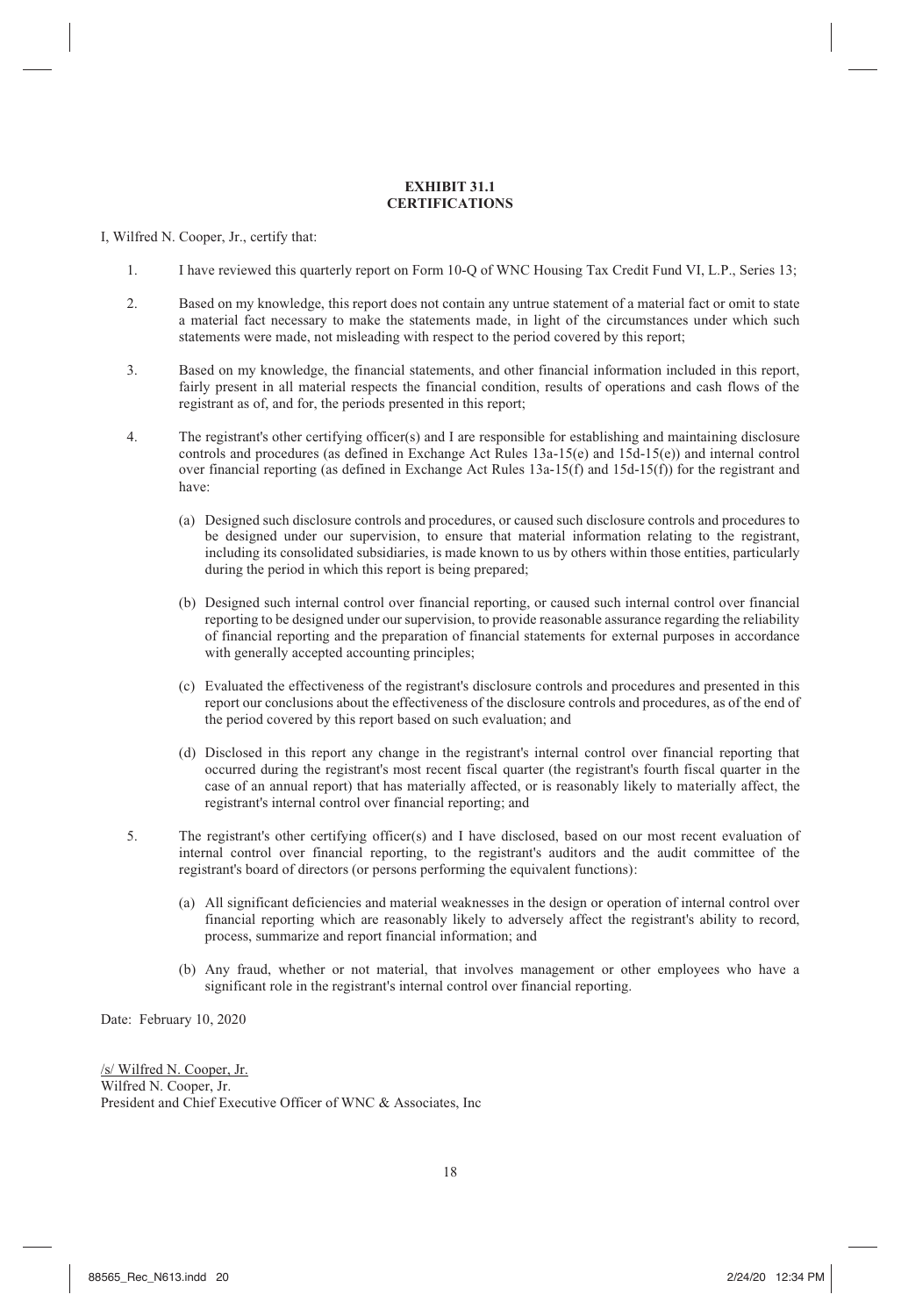#### **EXHIBIT 31.2 CERTIFICATION**

I, Melanie R. Wenk, certify that:

- 1. I have reviewed this quarterly report on Form 10-Q of WNC Housing Tax Credit Fund VI, L.P., Series 13;
- 2. Based on my knowledge, this report does not contain any untrue statement of a material fact or omit to state a material fact necessary to make the statements made, in light of the circumstances under which such statements were made, not misleading with respect to the period covered by this report;
- 3. Based on my knowledge, the financial statements, and other financial information included in this report, fairly present in all material respects the financial condition, results of operations and cash flows of the registrant as of, and for, the periods presented in this report;
- 4. The registrant's other certifying officer(s) and I are responsible for establishing and maintaining disclosure controls and procedures (as defined in Exchange Act Rules 13a-15(e) and 15d-15(e)) and internal control over financial reporting (as defined in Exchange Act Rules 13a-15(f) and 15d-15(f)) for the registrant and have:
	- (a) Designed such disclosure controls and procedures, or caused such disclosure controls and procedures to be designed under our supervision, to ensure that material information relating to the registrant, including its consolidated subsidiaries, is made known to us by others within those entities, particularly during the period in which this report is being prepared;
	- (b) Designed such internal control over financial reporting, or caused such internal control over financial reporting to be designed under our supervision, to provide reasonable assurance regarding the reliability of financial reporting and the preparation of financial statements for external purposes in accordance with generally accepted accounting principles;
	- (c) Evaluated the effectiveness of the registrant's disclosure controls and procedures and presented in this report our conclusions about the effectiveness of the disclosure controls and procedures, as of the end of the period covered by this report based on such evaluation; and
	- (d) Disclosed in this report any change in the registrant's internal control over financial reporting that occurred during the registrant's most recent fiscal quarter (the registrant's fourth fiscal quarter in the case of an annual report) that has materially affected, or is reasonably likely to materially affect, the registrant's internal control over financial reporting; and
- 5. The registrant's other certifying officer(s) and I have disclosed, based on our most recent evaluation of internal control over financial reporting, to the registrant's auditors and the audit committee of the registrant's board of directors (or persons performing the equivalent functions):
	- (a) All significant deficiencies and material weaknesses in the design or operation of internal control over financial reporting which are reasonably likely to adversely affect the registrant's ability to record, process, summarize and report financial information; and
	- (b) Any fraud, whether or not material, that involves management or other employees who have a significant role in the registrant's internal control over financial reporting.

Date: February 10, 2020

/s/ Melanie R. Wenk Melanie R. Wenk Executive Vice President - Chief Financial Officer of WNC & Associates, Inc.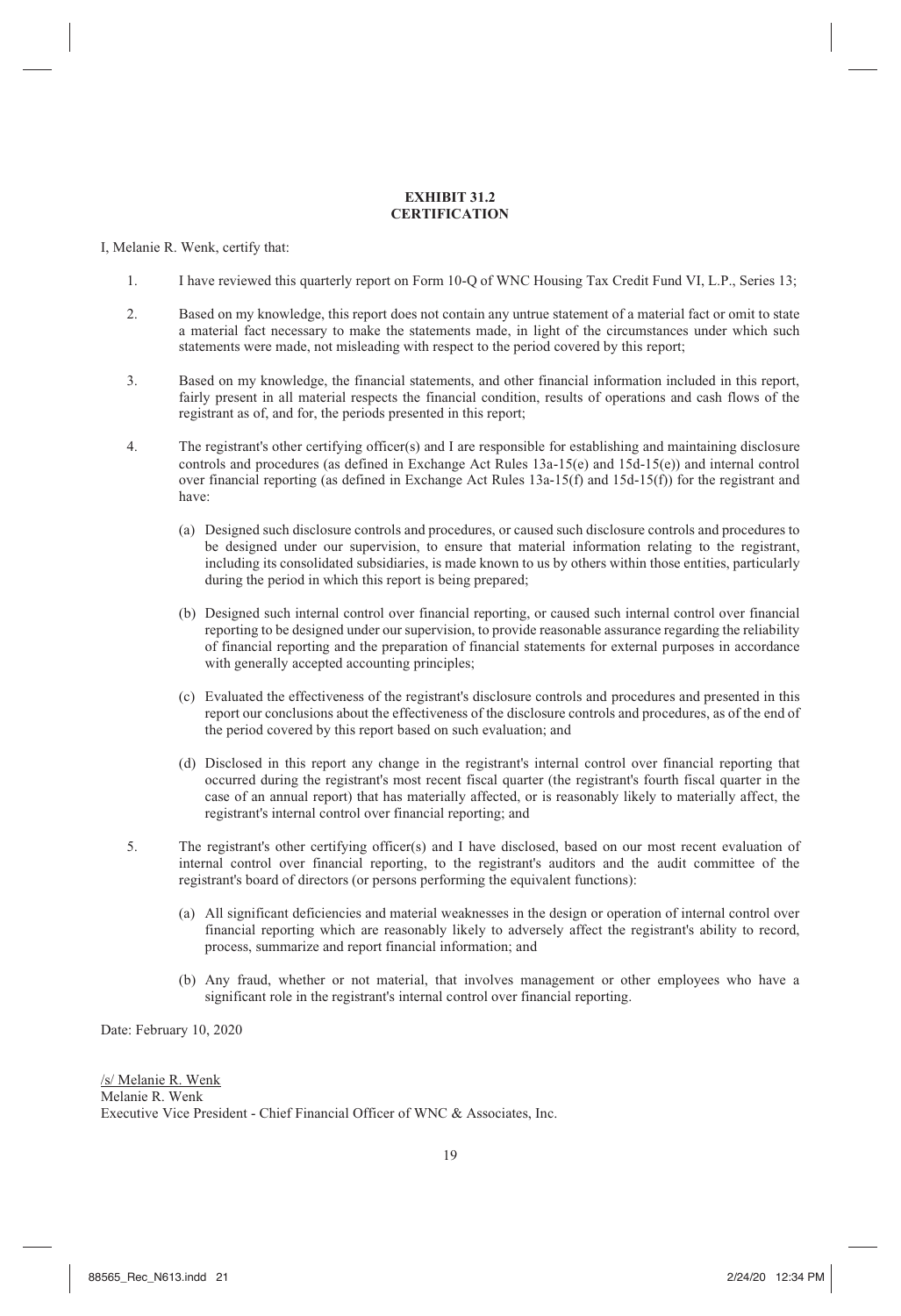# **EXHIBIT 32-1**

# CERTIFICATION PURSUANT TO 18 U.S.C. SECTION 1350, AS ADOPTED PURSUANT TO SECTION 906 OF THE SARBANES-OXLEY ACT OF 2002

In connection with the Quarterly Report on Form 10-Q of WNC Housing Tax Credit Fund VI, L.P., Series 13 (the "Partnership") for the quarter ended December 31, 2019 as filed with the Securities and Exchange Commission on the date hereof (the "Report"), and pursuant to 18 U.S.C., section 1350, as adopted pursuant to section 906 of the Sarbanes-Oxley Act of 2002, I, Wilfred N. Cooper, Jr., President and Chief Executive Officer of WNC & Associates, Inc., general partner of the Partnership's general partner, hereby certify that:

- 1. The Report fully complies with the requirements of section 13(a) or 15(d) of the Securities Exchange Act of 1934; and
- 2. The information contained in the Report fairly presents, in all material respects, the financial condition and result of operations of the Partnership.

/s/WILFRED N. COOPER, JR. Wilfred N. Cooper, Jr. President and Chief Executive Officer of WNC & Associates, Inc.

Date: February 10, 2020